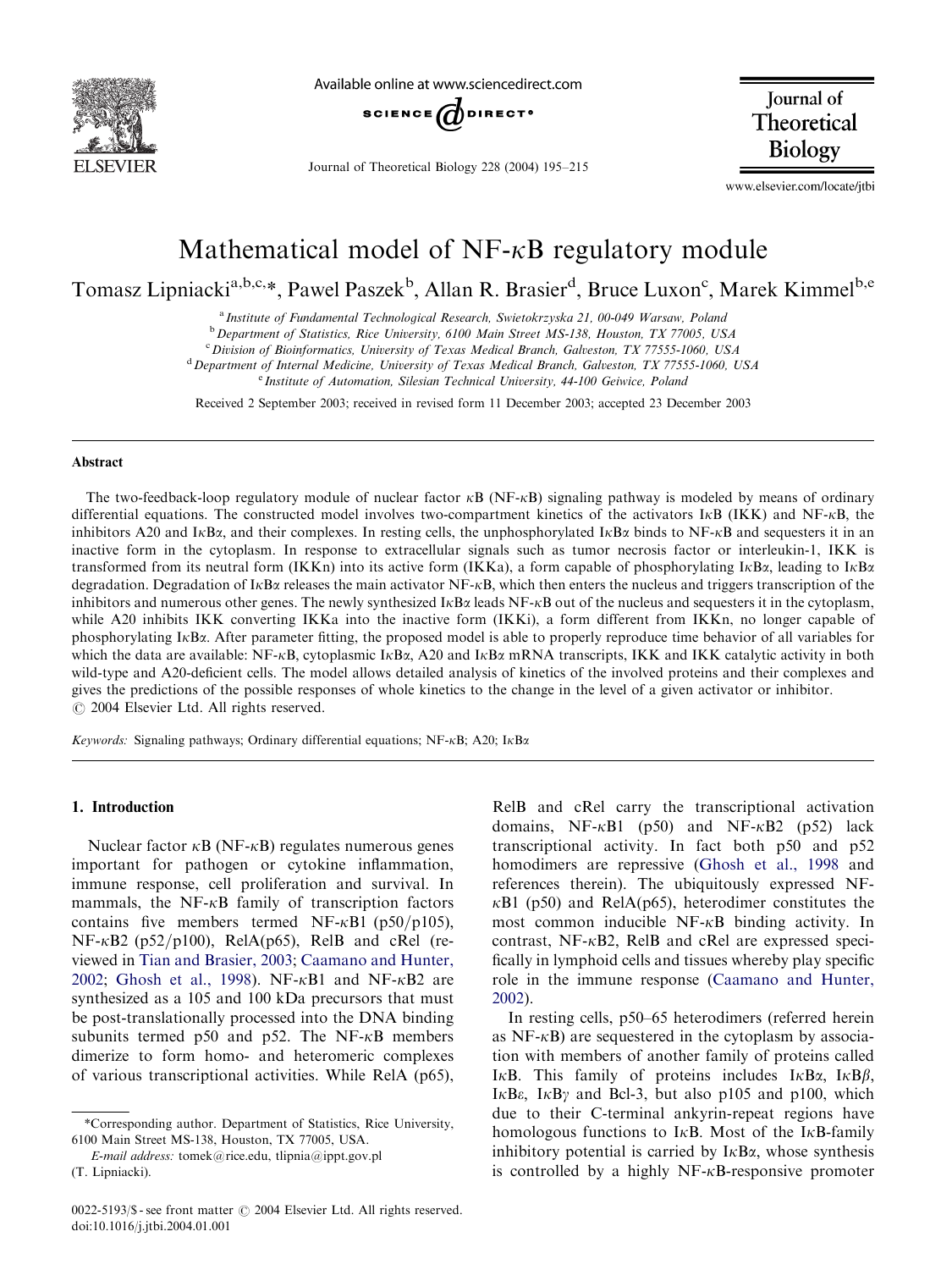generating autoregulation of  $NF-\kappa B$  signaling [\(Sun](#page-19-0) [et al., 1993](#page-19-0)). Activation of NF- $\kappa$ B requires degradation of  $I \kappa B\alpha$ , which exposes the NF- $\kappa B$  nuclear localization sequence and allows  $NF-\kappa B$  to translocate to the nucleus, bind to  $\kappa$ B motifs present in the promoters of numerous genes and regulate their transcription.  $NF-\kappa B$ specifically recognizes DNA elements with a consensus to sequence of  $5'$ -GGGRNYYYCC-3' (R is any purine, Y is any pyrimidine, and N is any nucleotide), which consists of 5-base pair (bp)  $5'$  subsite for p50, and 4 bp subsite for p65 [\(Kunsch et al., 1992;](#page-19-0) [Chen et al., 1998\)](#page-19-0). The nuclear activity of  $NF-\kappa B$  is terminated by the newly synthesized  $I \kappa B\alpha$ , which enters the nucleus, binds to  $NF-\kappa B$  and takes it out into cytoplasm.

 $NF-\kappa B$  activating signals converge on the cytoplasmic  $I<sub>K</sub>B$  kinase (IKK), a multiprotein complex that phosphorylates I $\kappa$ B $\alpha$  at serine residues 32 and 36, leading to its ubiquitination at lysine-21 and lysine-22 and then to its rapid degradation by the 26S proteasome (reviewed in [Karin, 1999\)](#page-19-0). Native IKK complexes purified from mammalian cells have molecular weight of  $\sim$  700 kDa, and are composed of the catalytic basic helix–loop– helix-containing kinases  $IKK\alpha$  and  $IKK\beta$ , and a regulatory subunit  $IKK\gamma$  (NEMO) in stoichiometric amounts, whose association is required for coupling IKK to upstream kinases ([Yamaoka et al., 1998\)](#page-19-0). Recently, [Tangethoff et al. \(2003\)](#page-19-0) found that tetrameric oligomerization of  $IKK\gamma$  is obligatory for activity of IKK complex. The activation of IKK kinase is induced by various extracellular signals including tumor necrosis factor-alpha (TNF), interleukin-1 (IL-1) and viral replication (e.g. Respiratory Syncytial Virus, [Tian](#page-19-0) [et al., 2002\)](#page-19-0) through complicated, not fully resolved, transduction pathways.

Kinetic studies of IKK indicate that its activity is transient, peaking within minutes of stimulation and rapidly decreasing thereafter. IKK inactivation is controlled by the zinc finger protein termed A20, which like I $\kappa$ B $\alpha$ , is strongly NF- $\kappa$ B responsive ([Krikos et al.,](#page-19-0) [1992\)](#page-19-0). Mice deficient in A20 develop severe inflammation and cachexia, are hypersensitive to TNF, and die prematurely ([Lee et al., 2000\)](#page-19-0). At a biochemical level, A20-deficient fibroblasts show persistent IKK activation after TNF stimulation demonstrating its essential role in mediating IKK inactivation [\(Lee et al., 2000\)](#page-19-0). Despite these observations the exact mechanism of A20's action is not fully resolved. There are two main possible hypotheses: A20 may act at the level of IKK, binding to  $IKK\gamma$ , mostly through its C-terminal (zinc finger) region [\(Zhang et al., 2000\)](#page-20-0); or it may block the upstream transduction pathway between extracellular signal and IKK by binding to TNF receptor associating proteins, interfering with the recruitment of IKK to the activating receptor [\(Song et al., 1996](#page-19-0); [He and Ting, 2002](#page-19-0), reviewed in [Beyaert et al., 2000\)](#page-19-0). Our model is based on the first hypothesis, although it should work reasonably well even if A20 acts by blocking the transduction pathway between an extracellular signal and IKK.

In the present paper, we apply ordinary differential equations (ODEs) to model the  $NF-\kappa B$  regulatory network (see [Tyson et al., 2003](#page-19-0) for a recent review of ODEs modeling). The model constructed includes two regulatory feedback loops; the first involving  $I \kappa B \alpha$  and the second involving A20. While  $I \kappa B\alpha$  is a NF- $\kappa B$ inducible inhibitor of  $NF-\kappa B$  nuclear activity, the action of A20 is more elaborate. A20 being also  $NF-\kappa B$ responsive eases termination of IKK activity, which in turn is responsible for  $I \kappa B\alpha$  degradation. This implies that A20 acts as an I $\kappa$ B $\alpha$  activator and an NF- $\kappa$ B inhibitor.

The previous attempt to model the  $I\kappa B\text{---}NF\text{-}\kappa B$ signaling module was made by [Hoffmann et al. \(2002\)](#page-19-0). While the [Hoffmann et al. \(2002\)](#page-19-0) model concentrates on the interplay between three isoforms of  $NF-\kappa B$  inhibitory proteins  $I \kappa B\alpha$  and  $I \kappa B\beta$  and  $I \kappa B\epsilon$ , our model accounts for  $I \kappa B\alpha$  and A20 inhibitory actions, IKK activation and NF-kB regulated synthesis. Using, in part, the [Hoffmann et al. \(2002\)](#page-19-0) model, we amended it in three main points:

- We refined the considerations on two-compartment kinetics by taking into account the difference between the nuclear and the cytoplasmic volume.
- Fitting our model we made use of [Rice and Ernst](#page-19-0) [\(1993\)](#page-19-0) data and [Carlotti et al. \(2000\)](#page-19-0) considerations indicating that unbound  $I \kappa B\alpha$  constitutes less than 15% of the total I $\kappa$ B $\alpha$ . Since only one I $\kappa$ B $\alpha$  molecule binds to a NF- $\kappa$ B heterodimer [\(Li et al., 1998\)](#page-19-0), I $\kappa$ B $\alpha$ is present in less than 15% excess relative to NF- $\kappa$ B. The [Hoffmann et al. \(2002\)](#page-19-0) fit implies that the amount of  $I \kappa B\alpha$  is several times larger than that of  $NF-\kappa B$ . Such large quantities of free  $I\kappa B\alpha$  substantially alter the  $I \kappa B \alpha$  and NF- $\kappa B$  intercompartment kinetics.
- We re-estimated the mRNA transcription and translation coefficients by using constraints following from data on a molecular level. The  $I \kappa B\alpha$  inducible mRNA synthesis coefficient used in [Hoffmann et al.](#page-19-0) [\(2002\)](#page-19-0) model implies the transcription speed of hundreds of mRNA transcripts per second, which is unrealistic.

# 2. Model formulation

The model proposed involves two-compartment kinetics of IKK, NF- $\kappa$ B, A20, I $\kappa$ B $\alpha$ , their complexes, and mRNA transcripts of A20,  $I \kappa B \alpha$ , and of a hypothetical control gene, cgen. The IKK complex, as well as the dimer  $NF-\kappa B$  will be considered as single proteins, i.e. the dynamics leading to formation of these complexes will be disregarded.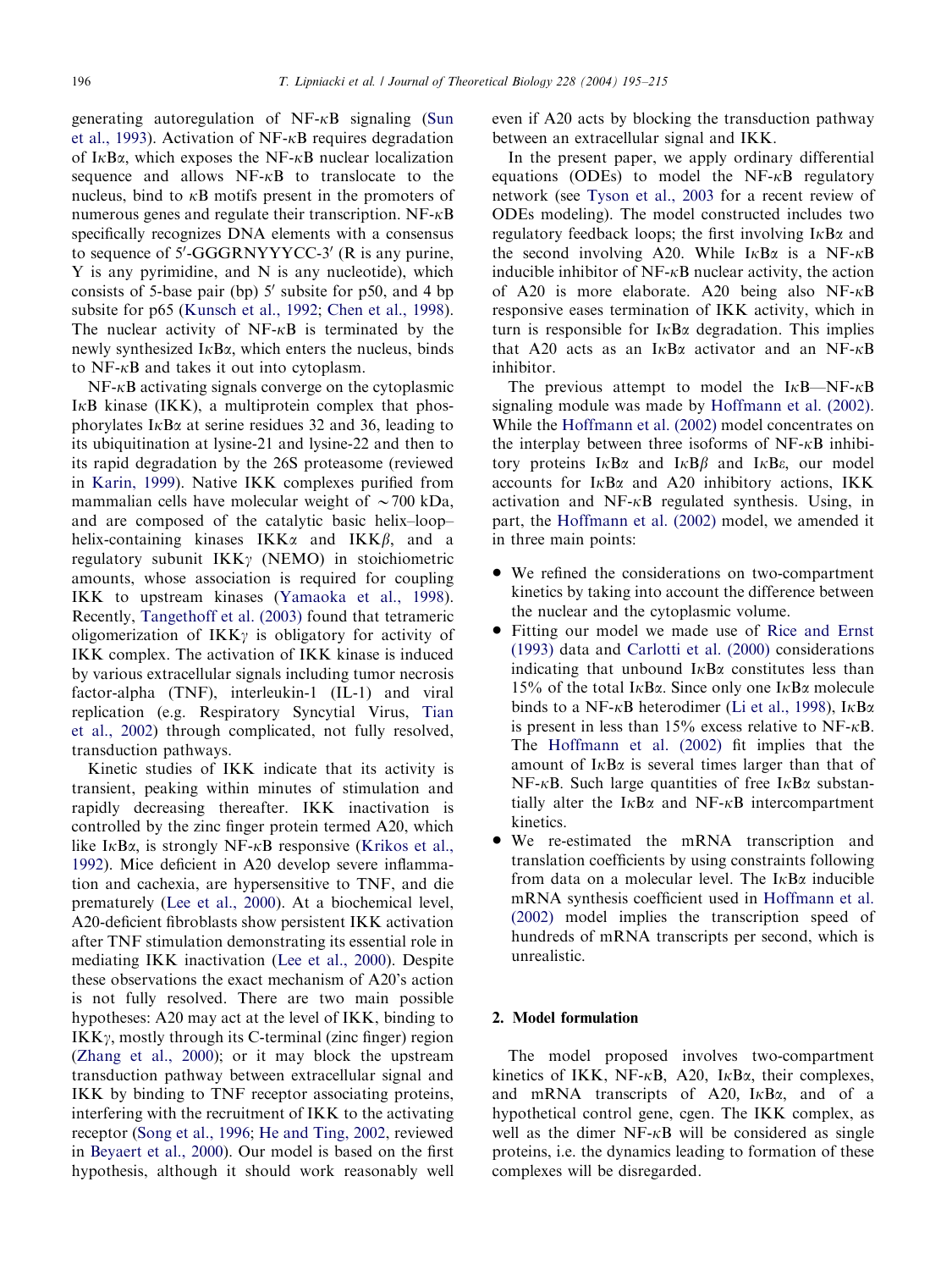The regulatory system considered has two activators IKK and NF- $\kappa$ B, and two inhibitors A20 and I $\kappa$ B $\alpha$ . In the presence of an extracellular signal such as TNF or IL-1, IKK is transformed into its active (phosphorylated) form. In this form it is capable of phosphorylating  $I<sub>K</sub>B<sub>\alpha</sub>$ , which in turn leads to its degradation. In resting cells, the unphosphorylated  $I \kappa B\alpha$  binds to NF- $\kappa B$  and sequesters it in an inactive form in the cytoplasm. As a result, degradation of  $I \kappa B \alpha$  releases the second activator,  $NF-\kappa B$ . The free  $NF-\kappa B$  enters the nucleus and upregulates transcription of the two inhibitors  $I \kappa B \alpha$ and A20, and of large number of other genes including the control gene cgen. The newly synthesized  $I \kappa B \alpha$  again inhibits NF- $\kappa$ B, while A20 inhibits IKK by catalysing its transformation into another inactive form, in which it is no longer capable of phosphorylating  $I \kappa B \alpha$ .

# 2.1. Background: basic processes

The kinetics considered involves formation and dissociation of complexes, catalysis, mRNA synthesis and translation as well as transport between nucleus of volume  $U$  and cytoplasm of volume  $V$ . Some substrates may exist both in cytoplasm and in the nucleus, and below we use subscript  $c$  for cytoplasm and  $n$  for nucleus.

1. We assume that the transport rate of a given substrate to or from cytoplasm is proportional to its nuclear or cytoplasmic density, respectively. Let  $a_c$ and  $a_n$  denote the amount of the substrate, respectively, in cytoplasm and nucleus, while  $A_c = a_c/V$ and  $A_n = a_n/U$  denote cytoplasmic and nuclear concentrations of the substrate. With lower case letters we will denote amounts, with capital letters molar concentrations. Assuming that the intensity of transport is proportional to the concentration of transported substrate, the pure transport equations can then be written as follows:

$$
\frac{\mathrm{d}a_c}{\mathrm{d}t} = -T_c A_c + T_n A_n,\tag{1}
$$

$$
\frac{\mathrm{d}a_n}{\mathrm{d}t} = -T_n A_n + T_c A_c,\tag{2}
$$

where  $T_n$ ,  $T_c$  denote coefficients of cytoplasmic and nuclear export. One may expect that these coefficients are proportional to the area of the nucleus surface S; however, it is not so evident, since the transport proceeds through specialized pores, and the number of these may not be proportional to the nuclear surface area. Let us note that

$$
\frac{da_c}{dt} + \frac{da_n}{dt} = 0,\t\t(3)
$$

which means that when transport only is considered, the total amount of substrate  $a_c + a_n$  is constant. Dividing Eqs. (1) and (2), respectively, by  $V$  and  $U$ , we obtain

$$
\frac{\mathrm{d}A_c}{\mathrm{d}t} = -t_c A_c + t_n A_n,\tag{4}
$$

$$
\frac{\mathrm{d}A_n}{\mathrm{d}t} = -k_v t_n A_n + k_v t_c A_c,\tag{5}
$$

where  $t_c = T_c/V$  and  $t_n = T_n/V$  are the scaled coefficients of transport, and  $k_v = V/U$ . While using the scaled coefficients of transport, one has to remember that their values are volume-dependent, and may be different for different cells. Note that

$$
\frac{\mathrm{d}A_c}{\mathrm{d}t} + \frac{\mathrm{d}A_n}{\mathrm{d}t} = 0\tag{6}
$$

if and only if  $k_v = 1$ , i.e. when cytoplasm and nucleus are of the same volume. The [Hoffmann et al. \(2002\)](#page-19-0) model equations are based on the assumption that the transport conserves the sum of concentrations, an assumption that is only valid if the compartments are of the same volume.

2. Our model includes two inducible genes A20 and  $I \kappa B \alpha$ , the transcription rate of which is regulated by NF- $\kappa$ B. Let  $a_t$  denote the amount of mRNA transcript of A20 or  $I \kappa B \alpha$ . We assume that the transcription rate is a sum of a steady term and of an inducible term, the latter proportional to nuclear concentration of  $NF- $\kappa$ B$ , which implies

$$
\frac{\mathrm{d}a_t}{\mathrm{d}t} = C_0 + C_1 N F \kappa B_n - c_2 a_t. \tag{7}
$$

[Hoffmann et al. \(2002\)](#page-19-0) assumed that the transcription of  $I \kappa B\alpha$  isoform is a second-order process proportional to the square of  $NF-\kappa B$  concentration, arguing that  $NF-\kappa B$  is a dimer and as a dimer it can be assumed to bind DNA in a nonlinear, cooperative fashion. In our opinion, the quadratic term would be justified if the gene promotory region had two  $NF-\kappa B$ binding sites, and binding to both of them would be necessary to regulate the transcription. In any case, [Hoffmann et al. \(2002\)](#page-19-0) found that the assumed nonlinearity is not essential for qualitative behavior of the model. The mRNA transcript is produced in the nucleus but since, prior to the translation, it is transported to the cytoplasm, its concentration is calculated using the cytoplasmic volume, i.e.  $A_t =$  $a_t/V$ , and we have

$$
\frac{\mathrm{d}A_t}{\mathrm{d}t} = c_0 + c_1 \, NF \kappa B_n - c_2 A_t,\tag{8}
$$

where  $c_0 = C_0/V$ ,  $c_1 = C_1/V$  are the scaled coefficients.

We assume that the translation rate per unit volume is proportional to cytoplasmic transcript concentration.

3. In addition to the spontaneous degradation, for which the degradation rate is proportional to the amount of degrading substrate, we consider the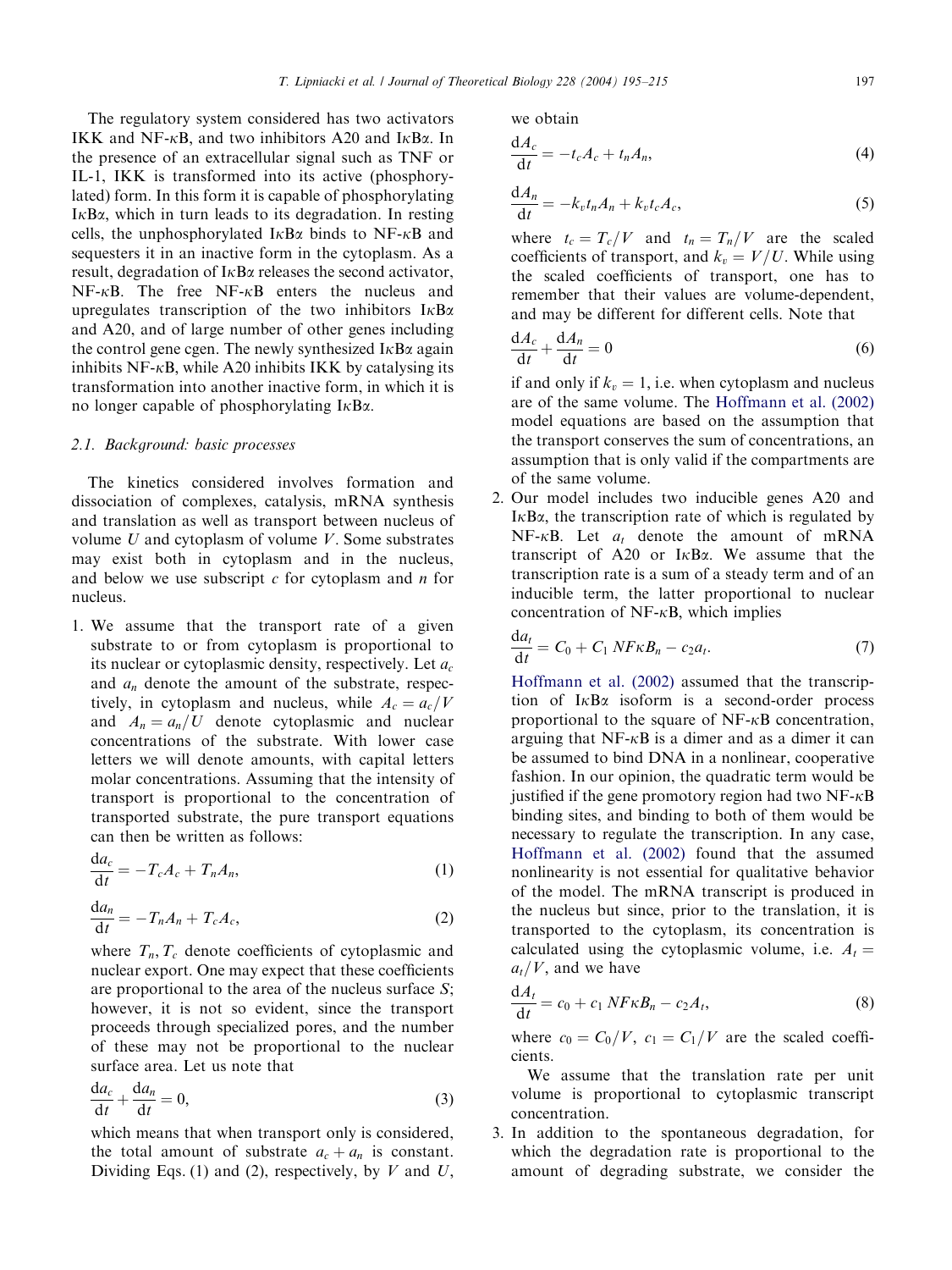catalysed degradation of cytoplasmic  $I \kappa B \alpha$  in complexes with IKKa. The active IKK may phosphorylate  $I \kappa B\alpha$ , which leads to its ubiquitination at lysine-21 and lysine-22 and then to its degradation by the 26S proteasome. Following [Hoffmann et al.](#page-19-0) [\(2002\)](#page-19-0) we assume that the complex  $(IKKa|IkBa)$ degrades (with degradation rate proportional to its amount) and as a result the free IKKa is regained, but  $I \kappa B \alpha$  is lost. The same we assume for the  $(IKKa/NF-\kappa BlI\kappa B\alpha)$  complexes, the degradation of which frees NF- $\kappa$ B and IKKa, but again, I $\kappa$ B $\alpha$  is lost. [Hoffmann et al. \(2002\)](#page-19-0) assumed that ubiquitination and proteolysis immediately follow  $I \kappa B \alpha$  phosphorylation. However, we expect, that in reality, both ubiquitination and proteolysis may take several minutes, which slows down freeing and nuclear translocation of  $NF-\kappa B$ . This conjecture is supported by [Yang et al. \(2003, Fig. 6A\)](#page-20-0) measurements showing existence of a pool of phosphorylated  $I \kappa B \alpha$  appearing 8 min after IL-1 $\beta$  stimulation. This is why we will modify the  $NF-\kappa B$  nuclear transport coefficient taking into account the time needed for ubiquitination and proteolysis. We can make such a correction, since according to the rest of the model, all free cytoplasmic  $NF-\kappa B$  results from degradation of  $(IKKa|NF-\kappa B|I\kappa B\alpha)$  complexes. Without this correction, one obtains an extremely rapid build-up of  $NF-\kappa B$ . As a result, [Hoffmann et al. \(2002\)](#page-19-0), to fit their data, had to assume that concentration of free  $I<sub>K</sub>B<sub>\alpha</sub>$  is much larger than that of NF- $<sub>K</sub>B$ , which</sub> results in slowing down the nuclear build-up of  $NF-\kappa B$ , but is in apparent opposition to [Rice and](#page-19-0) [Ernst \(1993\)](#page-19-0) measurements.

#### 2.2. Kinetics of activation and inactivation of IKK

It is assumed that the cytoplasmic complex IKK may exist in one of three forms:

- neutral (denoted by IKKn), which is specific to resting cells without any extracellular stimuli like TNF or IL-1,
- active (denoted by  $IKKa$ )
- inactive, but different from the neutral form, possibly overphosphorylated (denoted by IKKi).

Activity of the IKK kinase may be induced by various extracellular signals including TNF, IL-1 and various viruses through complicated and not fully resolved transduction pathways. It coincides with serine phosphorylation of  $IKK\alpha$  and  $IKK\beta$  and with serine/ threonine phosphorylation of  $IKK\gamma$ . However,  $IKK\alpha$ and  $IKK\beta$  are not functionally equivalent. Only the phosphorylation of  $IKK\beta$  is required for IKK activation by TNF or IL-1. The basic role of  $IKK\alpha$  in NF- $\kappa$ B signaling is different, it enters the nucleus and in conjunction with RelA is recruited to  $NF-\kappa B$  responsive promoters ([Yamamoto et al., 2003;](#page-19-0) [Anest et al., 2003\)](#page-19-0). Activation of  $IKK\beta$  results from phosphorylation of two serine residues 177 and 181 in the activation T-loop, and serine to alanine mutations in both of these sites abolish IKK activation upon TNF and IL-1 stimulation [\(Delhase et al., 1999](#page-19-0)) or upon Tax-directed phosphor-ylation ([Carter et al., 2001\)](#page-19-0). Upon TNF stimulation, the transformation from neutral IKK (IKKn) to active IKK is very rapid and after 2 min one may observe an increase in IKK activity ([Delhase et al., 1999, Fig. 1A\)](#page-19-0).

Further phosphorylation transforms the active  $IKK\beta$ into the low-activity form (in our model considered as inactive, IKKi). In this form (in addition to the 177 and 181 serines) the 9 or 10 COOH-terminal serines are phosphorylated, the interaction between COOH-terminal activation domain and the kinase domain is weakened, and the activity of IKK decreases ([Delhase](#page-19-0) [et al., 1999, Fig. 5\)](#page-19-0). Since the mutations in the 177 and 181 serine residues completely prevent  $IKK\beta$  phosphorylation, [Delhase et al. \(1999\)](#page-19-0) concluded that phosphorylation of COOH-terminal serines is mostly autophosphorylation, which can only follow the T-loop phosphorylation. However, it was not verified directly (by switching the TNF signal off) whether or not TNF enhances the COOH-terminal serine phosphorylation. In the model proposed, we will follow the [Delhase et al.](#page-19-0) [\(1999\)](#page-19-0) observation, and assume that IKK can only be transformed into IKKi form from the IKKa form. We also assume that the transformation rate from IKKa to IKKi is, in part, independent of TNF.

Another crucial assumption we make is that the transformation from IKKa to IKKi is triggered by the cytoplasmic protein A20. This assumption follows from a series of observations. First, [Lee et al. \(2000\)](#page-19-0) observed that A20 is needed to terminate  $NF-\kappa B$ 's presence in the nucleus. They found, that in A20-deficient  $(A20^{-/-})$ mouse embryonic fibroblasts (MEFs), once  $NF-\kappa B$ enters the nucleus it remains there at a constant level for at least 3 h: Since they also observed a high level of mRNA I $\kappa$ B $\alpha$  transcript together with no free I $\kappa$ B $\alpha$  in the cytoplasm, they concluded that in  $A20^{-/-}$  cells the IKK activity is persistent in contrast to wild-type cells. The direct measurement of IKK activity in lysates from  $A20^{-/-}$  MEFs confirms this suggestion. In support of this observation, [Arvelo et al. \(2002, Fig. 3\)](#page-19-0) found that the overexpression of A20 in HepG2 cells inhibits  $I \kappa B\alpha$  degradation 15 min from the beginning of TNF stimulation. The second observation comes from [Zhang](#page-20-0) [et al. \(2000\)](#page-20-0) who found that A20 may bind directly to  $IKK\gamma$ . The binding occurs both through its N-terminal and even more effectively, through its C-terminal (zinc finger) region. [Zhang et al. \(2000\)](#page-20-0) found that A20, while lowering the IKK kinase activity (i.e. inhibiting the  $I \kappa B \alpha$ phosphorylation), also augments IKK phosphorylation. Specifically, [Delhase et al. \(1999\)](#page-19-0) and [Zhang et al. \(2000\)](#page-20-0) have shown that the termination of IKK activity is due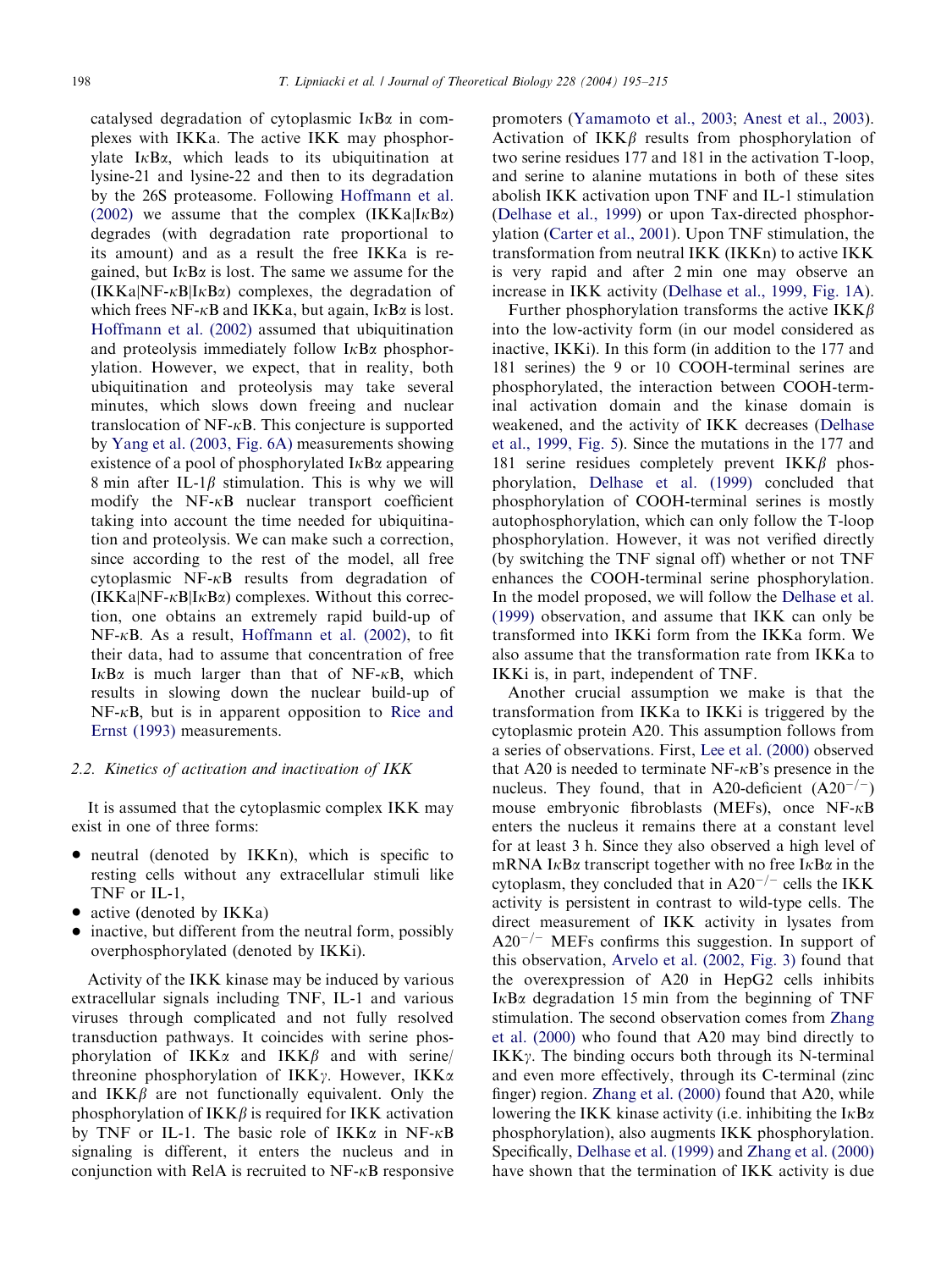to its transformation into an inactive form, a species different from the neutral form in resting cells.

It is not resolved whether A20 eases termination of IKK activity after TNF and IL-1 stimulation, or solely after TNF stimulation. [Lee et al. \(2000, Fig. 3F\)](#page-19-0) found that A20 is not important in termination of IKK and NF-kB activity upon IL-1 stimulation. In contrast, [Song](#page-19-0) [et al. \(1996, Fig. 5\)](#page-19-0) showed that  $NF-\kappa B$ -dependent luciferase activity decreases after either TNF or IL-1 stimulation with increasing concentration of the A20 expression vector.

The remaining assumptions we make regarding IKK kinetics, are:

- IKKn is synthesized "de novo" with some synthesis rate  $k_{prod}$ .
- Each form of IKK, i.e. IKKn, IKKa and IKKi, undergoes degradation with the same degradation rate  $k_{dea}$ .
- $\bullet$  IKKa can form transient complexes with I $\kappa$ B $\alpha$ proteins or  $(I \kappa B \alpha | NF - \kappa B)$  complexes. Formation of these complexes leads to  $I<sub>K</sub>B<sub>\alpha</sub>$  phosphorylation, ubiquitination and degradation in proteasome. The assumed IKK kinetics is depicted in Fig. 1.

## 2.3. Two-compartment kinetics of  $A20$ ,  $I\kappa B\alpha$  and  $NF-\kappa B$

In this part of the model we partially make use of the [Hoffmann et al. \(2002\)](#page-19-0) model of the I $\kappa$ B-NF- $\kappa$ B signaling module. While [Hoffmann et al. \(2002\)](#page-19-0) analysed the interplay between the three isoforms of  $NF-\kappa B$  inhibitory proteins  $I\kappa B\alpha$ ,  $I\kappa B\beta$ , and  $I\kappa B\epsilon$ , we focus on  $I \kappa B\alpha$ , postponing the inclusion of the other two to a future study. More precisely, we approximate the collective action of these three isoforms by the action of the most active and abundant inhibitor, i.e.  $I \kappa B \alpha$ . the knockout of which, in contrast to the other



Fig. 1. Transient activation of IKK. Upon TNF stimulation, neutral IKKn is transformed into its active form IKKa, which forms the complexes with  $I\kappa B\alpha$  and  $(I\kappa B\alpha|NF-\kappa B)$ . Transformation from active form IKKa to IKKi is enhanced by the A20 and TNF. IKKn is synthesized de novo with synthesis rate  $k_{prod}$ , while each form of IKK, i.e. IKKn, IKKa and IKKi, undergoes degradation with the same degradation rate  $k_{deq}$ .

two isoforms, is lethal [\(Gerondakis et al., 1999](#page-19-0), and references therein).

In resting cells, almost all  $NF-\kappa B$  is sequestered in complexes with  $I \kappa B\alpha$  in cytoplasm. According to [Rice](#page-19-0) [and Ernst \(1993\)](#page-19-0), I $\kappa$ B $\alpha$  is less than 15% in excess relative to NF- $\kappa$ B, while [Carlotti et al. \(2000\)](#page-19-0) conclude that the pool of free  $I \kappa B \alpha$  is of the order of 10% of total  $I \kappa B \alpha$ and it is distributed between the nucleus and cytoplasm. The ratio of free  $I \kappa B\alpha$  nuclear-import/nuclear-export rates was estimated by [Carlotti et al. \(2000\)](#page-19-0) to be equal to 2, which is supported also by experiments by [Yang](#page-20-0) [et al. \(2001, Fig. 1\),](#page-20-0) where upon gross overexpression of I $\kappa$ B $\alpha$ -EGFP, when I $\kappa$ B $\alpha$  is likely to be present largely free of NF- $\kappa$ B, the ratio of nuclear to cytoplasmic fluorescence is of the order of 2–3. Note that the ratio of import/export rates corresponds to the ratio of nuclear to cytoplasmic concentrations (which can be measured in fluorescence experiments), rather than to the ratio of nuclear and cytoplasmic amounts, which depends both on concentrations and compartment volumes. In resting wild-type cells,  $I \kappa B\alpha$  is observed only in the cytoplasm where it remains bound to  $NF-\kappa B$ , not in the nucleus [\(Rodriguez et al., 1999, Fig. 3](#page-19-0)), which also confirms that the pool of free  $I \kappa B \alpha$  is relatively small.

As already stated, upon the TNF stimulation IKK is transformed into its active form IKKa, and in this form it forms complexes with  $I \kappa B\alpha$  and  $(I \kappa B\alpha|N F - \kappa B)$ , which leads to  $I \kappa B\alpha$  phosphorylation, ubiquitination, and degradation. The free  $NF-\kappa B$  rapidly enters the nucleus where it may bind to specific  $\kappa$ B sites in the A20 and  $I \kappa B\alpha$  promoters and activate their expression. The newly synthesized A20 enhances IKK inhibition, while the newly synthesized  $I<sub>K</sub>B<sub>\alpha</sub>$  enters the nucleus, binds to  $NF-\kappa B$  and takes it out into cytoplasm. Then the cycle may be repeated, but since the IKK activity is already lowered by A20, the amplitude of the subsequent cycles is smaller.

The first cycle takes about 1 h, the following ones are longer. The first active IKK appears after 2 min of TNF stimulation [\(Delhase et al., 1999, Fig. 1A](#page-19-0)), the degradation of cytoplasmic  $(I \kappa B \alpha | NF - \kappa B)$  takes several minutes and after 10 min the free  $NF-\kappa B$  is present in the nucleus [\(Hoffmann et al., 2002](#page-19-0), Fig. 2E). The peak of IKK activity is attained after 10–15 min from the beginning of stimulation ([Delhase et al., 1999, Fig. 1A](#page-19-0); [Lee et al.,](#page-19-0) [2000, Fig. 3E](#page-19-0)), at the peak the large fraction of all of IKK is in its active form. Then A20, the mRNA transcript of which is rapidly synthesized upon  $NF-\kappa B$ activation [\(Lee et al., 2000, Fig. 2D](#page-19-0)), inhibits IKK activity by accelerating its transformation into the inactive form IKKi. Since the difference between wildtype and  $A20^{-/-}$  cells  $(A20-/-)$  is visible 30 min after the beginning of TNF stimulation ([Lee et al., 2000,](#page-19-0) [Fig. 2E](#page-19-0)), we can deduce that the translation of A20 also proceeds rapidly. The  $I \kappa B \alpha$  synthesis and translation are also rapid. After synthesis  $I \kappa B \alpha$  enters the nucleus and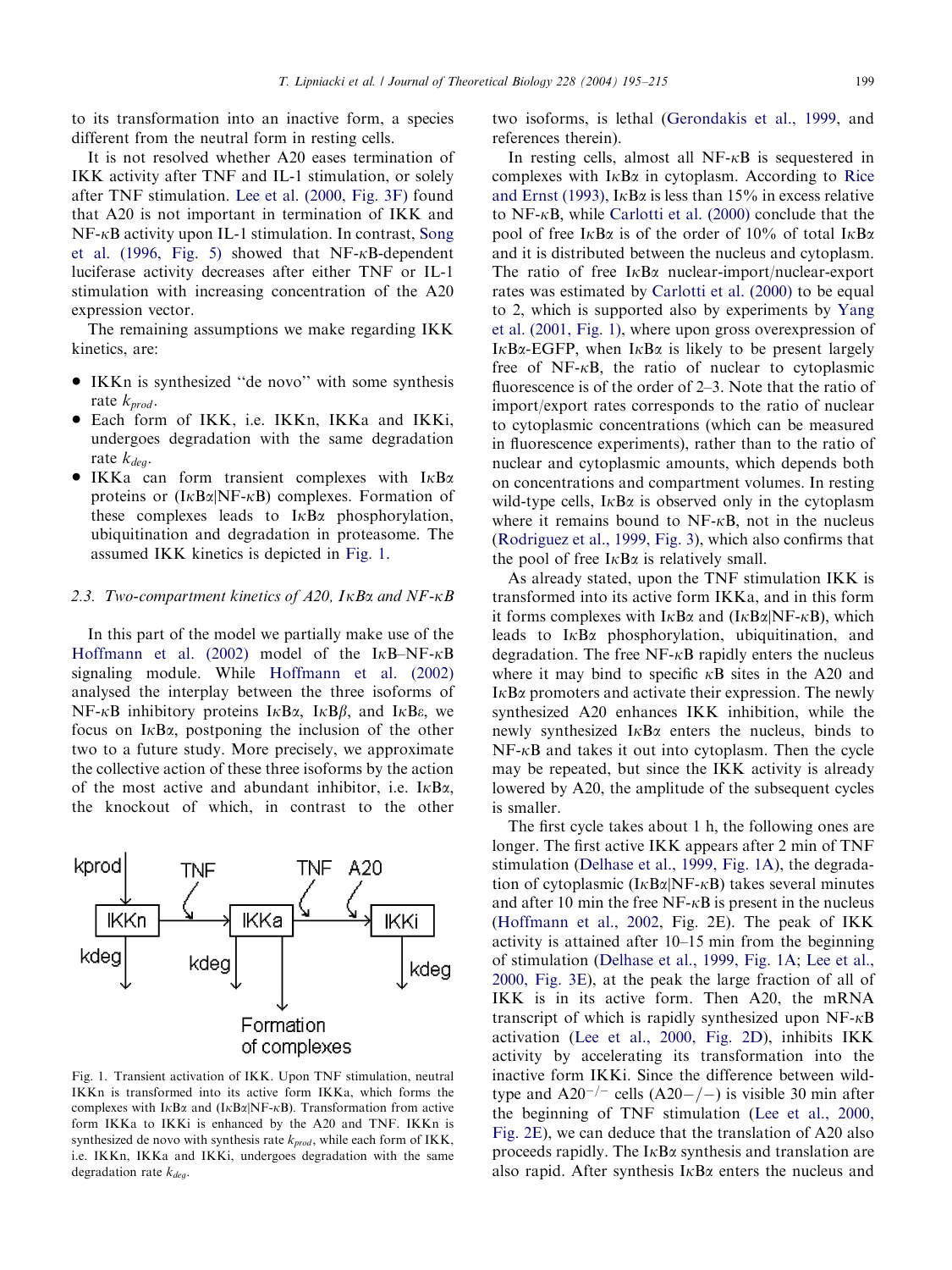d



Fig. 2. Schematic depiction of the model. Upon TNF stimulation, neutral IKKn is transformed into its active form IKKa. Active IKKa forms complexes with  $I \kappa B\alpha$  and  $(I \kappa B\alpha | N F - \kappa B)$ , and strongly catalyses  $I \kappa B\alpha$  degradation. Liberated NF- $\kappa B$  enters the nucleus where it binds to  $\kappa$ B motifs in A20, I $\kappa$ B $\alpha$  or other gene promoters. The newly synthesized  $I \kappa B\alpha$  enters the nucleus and leads NF- $\kappa B$  again to cytoplasm, while newly synthesized A20 triggers transformation of IKKa into inactive IKKi. The bold arrows stand for very fast dynamics, with characteristic time-scales of a minute or shorter.

leads NF- $\kappa$ B into cytoplasm. After 60–75 min, almost no  $NF-\kappa B$  is left in the nucleus. The complete kinetics of the model is depicted in Fig. 2.

Note that the  $NF-\kappa B$  kinetics would be quite different, if initially there was a large pool of free  $I \kappa B \alpha$ in the nucleus. In this case, the entering  $NF-\kappa B$  would rather bind to nuclear portion of  $I \kappa B \alpha$ , and then the  $(I \kappa B \alpha | NF - \kappa B)$  complexes would be shuttled out of the nucleus into cytoplasm, where  $I \kappa B\alpha$  would be again degraded. This would imply that the typical  $NF-\kappa B$ molecule would have to circulate between cytoplasm and nucleus until there is no (or little)  $I \kappa B \alpha$  in the nucleus.

# 2.4. Equations

In this section, we give and discuss the equations of the model following the assumed kinetics. Upper-case letters denote molar concentration of molecules and their complexes. Nuclear concentration is represented by subscript  $n$ , while the subscript  $c$  denoting concentration of substrate in the cytoplasm is now omitted, to simplify the notation. Concentration of the mRNA transcript of A20, I $\kappa$ B $\alpha$  and cgen is denoted by subscript t.

Notation guide:

 $IKKn$ —cytoplasmic concentration of neutral form of IKK kinase,

- *IKKa*—cytoplasmic concentration of active form of IKK,
- IKKi—cytoplasmic concentration of inactive form of IKK,
- $I \kappa B\alpha$ —cytoplasmic concentration of I $\kappa B\alpha$ ,
- $I \kappa B\alpha_n$ —nuclear concentration of I $\kappa B\alpha$ ,
- $I \kappa B \alpha_t$ —concentration of I $\kappa B \alpha$  mRNA transcript calculated per cytoplasmic volume  $V$ ,
- $(IKKa|I\kappa B\alpha)$ —cytoplasmic concentration of complexes of IKKa and  $I<sub>K</sub>B<sub>\alpha</sub>$ ,
- $(NF\kappa B_n|I\kappa B\alpha_n)$ —nuclear concentration of complexes of NF- $\kappa$ B and I $\kappa$ B $\alpha$ , notation for the remaining complexes is analogous (we will write  $N F<sub>K</sub>B$  instead  $NF-\kappa B$  in equations),
- $T_R$ —logical variable,  $T_R = 1$  if signal (e.g. TNF or IL-1) is present,  $T_R = 0$  if no signal is present,
- $k_v = V/U$ —the ratio of cytoplasmic and nuclear volumes.

IKK in the neutral state IKKn: The first term describes IKKn synthesis ''de novo'', the second describes degradation, while the last one depletion of IKKn d ue to its signal-induced transformation into active form IKKa:

$$
\frac{\mathrm{d}}{\mathrm{d}t}IKKn(t) = k_{prod} - k_{deg}IKKn(t) - T_Rk_1IKKn(t). \tag{9}
$$

IKK in the active state IKKa: The first two lines represent formation of IKKa from IKKn upon the signal activation, depletion of IKKa, due to transformation into inactive form IKKi, spontaneous and induced by A20, and its degradation. We assumed that the signal  $(T_R = 1)$  is needed for the catalytic action of A20 and that this action is proportional to the density of A20, without any saturation. This assumption is justified by the observation of [Song et al. \(1996\)](#page-19-0), who found that NF-kB luciferase decreases monotonically with the concentration of A20 expression vector increasing 30 fold. The third and fourth lines describe depletion of free IKKa due to formation of complexes  $(IKKa|IkBa)$  and its recovery after catalytic degradation of these complexes. The fifth and sixth lines represent changes in IKKa concentration due to formation and catalytic degradation of trimolecular complexes

$$
\frac{d}{dt}IKKa(t) = T_Rk_1IKKn(t) - k_3IKKa(t)
$$
  
\n
$$
- T_Rk_2IKKa(t) A20(t)
$$
  
\n
$$
- k_{deg}IKKa(t) - a_2IKKa(t)I\kappa B\alpha(t)
$$
  
\n
$$
+ t_1(IKKa|I\kappa B\alpha)(t)
$$
  
\n
$$
- a_3IKKa(t)(I\kappa B\alpha|NF\kappa B)(t)
$$
  
\n
$$
+ t_2(IKKa|I\kappa B\alpha|NF\kappa B)(t).
$$
 (10)

IKK in the inactive state IKKi: The first two terms correspond to the formation of inactive IKKi from IKKa upon spontaneous inactivation and the catalytic action of A20, while the third term describes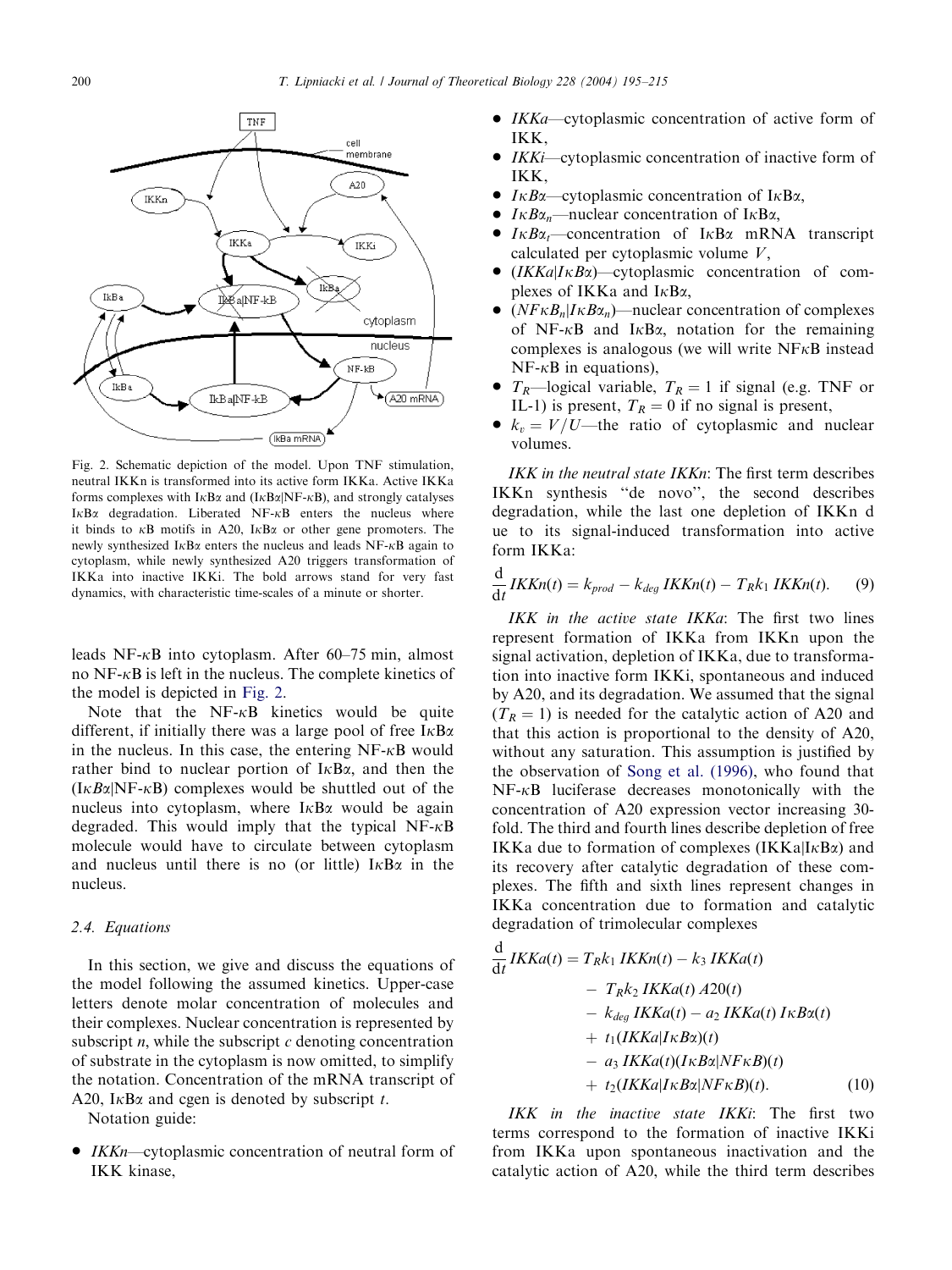degradation:

d

$$
\frac{d}{dt}IKKi(t) = k_3 IKKa(t) + T_Rk_2 IKKa(t) A20(t)
$$

$$
- k_{deg IKKi(t)}.
$$
 (11)

 $IKKa|I<sub>K</sub>Ba$  complexes: Equation represents formation of  $(IKKa|IkBa)$  complexes and their degradation. Protein  $I \kappa B\alpha$  is catalytically degraded due to phosphorylation caused by IKKa, while free IKKa is recovered (see the fourth line of Eq. (10)):

$$
\frac{d}{dt}(IKKa|I\kappa B\alpha)(t) = a_2 IKKa(t) IrB\alpha(t)
$$

$$
- t_1 (IKKa|I\kappa B\alpha)(t).
$$
 (12)

 $(IKKa|I\kappa B\alpha|NF\kappa B)$  complexes: Described by their formation due to association between IKKa and  $(I \kappa B \alpha | NF - \kappa B)$  complexes and degradation due to catalytic activity of IKKa:

$$
\frac{d}{dt} (IKKa|I\kappa Ba|NF\kappa B)(t)
$$
\n
$$
= a_3 IKKa(t)(I\kappa Ba|NF\kappa B)(t)
$$
\n
$$
- t_2 (IKKa|I\kappa Ba|NF\kappa B)(t).
$$
\n(13)

Free cytoplasmic  $NF$ - $\kappa B$ : The first line represents liberation of free  $NF-\kappa B$  due to dissociation of  $(I<sub>K</sub>B<sub>\alpha</sub>|NF-<sub>K</sub>B)$  complexes and its depletion due to formation of these complexes. The second line accounts for liberation of  $NF-\kappa B$  due to the catalytic activity of IKKa. The last line describes transport of free cytoplasmic NF- $\kappa$ B to the nucleus:

$$
\frac{d}{dt} N F \kappa B(t) = c_{6a} (I \kappa B \alpha | N F \kappa B)(t) - a_1 N F \kappa B(t) I \kappa B \alpha(t)
$$

$$
+ t_2 (I K K a | I \kappa B \alpha | N F \kappa B)(t)
$$

$$
- i_1 N F \kappa B(t). \tag{14}
$$

*Free* nuclear  $NF$ - $\kappa$ *B*: The first term describes transport into the nucleus adjusted to the nuclear volume by the coefficient  $k_v = V/U$ . The second term represents depletion of free  $NF-<sub>k</sub>B$  due to the association with nuclear  $I \kappa B \alpha$ :

$$
\frac{\mathrm{d}}{\mathrm{d}t} N F \kappa B_n(t) = i_1 k_v N F \kappa B(t) - a_1 I \kappa B \alpha_n(t) N F \kappa B_n(t). \tag{15}
$$

A20 protein: Described by its mRNA synthesis and constitutive degradation:

$$
\frac{\mathrm{d}}{\mathrm{d}t} A20(t) = c_4 A20_t(t) - c_5 A20(t). \tag{16}
$$

A20 transcript: As already stated, the concentration of the transcripts is calculated using the cytoplasmic volume. The first term stands for constitutive A20 mRNA synthesis and the second term for NF-kB inducible synthesis, while the last term describes degradation of the transcript:

$$
\frac{d}{dt} A 20_t(t) = c_2 + c_1 N F \kappa B_n(t) - c_3 A 20_t(t).
$$
 (17)

Free cytoplasmic  $I \kappa B\alpha$  protein: The first line accounts for association with IKKa and NF- $\kappa$ B, respectively. The second line describes formation of the  $I \kappa B \alpha$  protein due to the mRNA synthesis and the constitutive degradation of  $I \kappa B \alpha$ . The last line represents transport into and out of the nucleus:

$$
\frac{d}{dt}I\kappa B\alpha(t) = -a_2 IKKa(t) IrB\alpha(t) - a_1 IrB\alpha(t) NF\kappa B(t) \n+ c_{4a} IrB\alpha(t) - c_{5a} IrB\alpha(t) \n- i_{1a} IrB\alpha(t) + e_{1a} IrB\alpha_n(t).
$$
\n(18)

*Free nuclear*  $I \kappa B\alpha$  *protein*: The first term corresponds to the association with nuclear  $NF-\kappa B$ , and the other terms represent the transport into and out of the nucleus adjusted for nuclear volume by the coefficient  $k_v$ :

$$
\frac{d}{dt}I\kappa B\alpha_n(t) = - a_1 I\kappa B\alpha_n(t) N F \kappa B_n(t) + i_{1a}k_v I\kappa B\alpha(t) - e_{1a}k_v I\kappa B\alpha_n(t).
$$
\n(19)

 $I\kappa B\alpha$  transcript: The first term stands for constitutive  $I \kappa B\alpha$  mRNA synthesis and the second term for inducible synthesis, while the last term describes degradation of transcript:

$$
\frac{\mathrm{d}}{\mathrm{d}t}I\kappa B\alpha_t(t) = c_{2a} + c_{1a}N F\kappa B_n(t) - c_{3a}I\kappa B\alpha_t(t). \tag{20}
$$

Cytoplasmic  $(I \kappa B \alpha | NF - \kappa B)$  complexes: The first line describes formation of the complexes due to  $I \kappa B \alpha$  and  $NF-\kappa B$  association and their subsequent degradation. The first term in the second line represents depletion of the  $(I \kappa B \alpha | NF - \kappa B)$  complexes due to the catalytic activity of IKKa. The last term represents transport of the complex from the nucleus:

$$
\frac{d}{dt}(I\kappa B\alpha|NF\kappa B)(t) = a_1 I\kappa B\alpha(t)NF\kappa B(t)
$$

$$
- c_{6a}(I\kappa B\alpha|NF\kappa B)(t)
$$

$$
- a_3IKKa(t)(I\kappa B\alpha|NF\kappa B)(t)
$$

$$
+ e_{2a}(I\kappa B\alpha_n|NF\kappa B_n)(t).
$$
(21)

Nuclear  $(I \kappa B \alpha | NF - \kappa B)$  complexes: Described by their formation due to  $I \kappa B\alpha$  and NF- $\kappa B$  association and their transport out of the nucleus adjusted for the nuclear volume:

$$
\frac{d}{dt} (I\kappa B\alpha_n| NF\kappa B_n)(t) = a_1 I\kappa B\alpha_n(t) NF\kappa B_n(t)
$$

$$
- e_{2a} k_v (I\kappa B\alpha_n| NF\kappa B_n)(t). \tag{22}
$$

Control gene transcript: The first term stands for constitutive cgen mRNA synthesis and the second term for inducible synthesis, while the last describes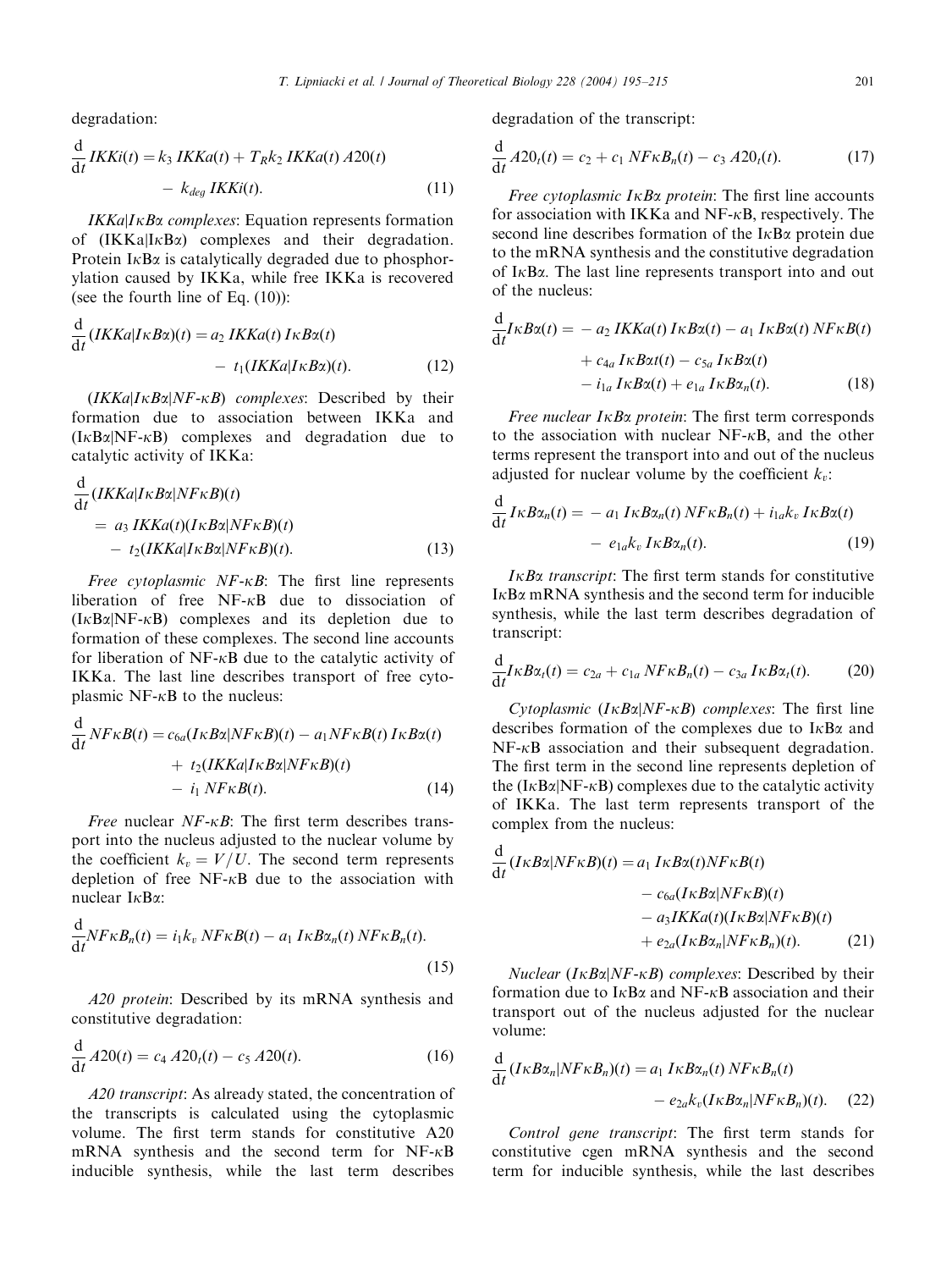degradation of transcript:

$$
\frac{\mathrm{d}}{\mathrm{d}t} cgen_t(t) = c_{2c} + c_{1c} NF\kappa B_n(t) - c_{3c} cgen_t(t). \tag{23}
$$

[Hoffmann et al. \(2002\)](#page-19-0) also took into account spontaneous dissociation of  $(I_{K}B_{\alpha}|NF-\kappa B)$  complexes, association between  $(IKKa|I\kappa B\alpha)$  and NF- $\kappa B$ , and transport of free  $NF-\kappa B$  out of the nucleus. We found that these processes have no significant impact on dynamics studied and we disregard them to simplify the model.

## 3. Results

To validate the proposed model, we analysed its ability to reproduce the data from [Lee et al. \(2000\)](#page-19-0) and [Hoffmann et al. \(2002\)](#page-19-0) experiments on mouse fibroblasts. [Lee et al. \(2000\)](#page-19-0) measured the response of wildtype and  $A20$ -deficient cells to a persistent TNF signal. For both types of cells, Lee et al. collected data on  $I \kappa B \alpha$ mRNA, cytoplasmic I $\kappa$ B $\alpha$ , NF- $\kappa$ B, IKK $\beta$  (the key component of IKK) and IKK kinase activity, this latter estimated in an immunoprecipitation-kinase assay using  $GST-I<sub>K</sub>B<sub>\alpha</sub>$  as a substrate. Additionally, for wild-type cells, they measured A20 mRNA levels. [Hoffmann et al.](#page-19-0) [\(2002\)](#page-19-0) measurements involve wild-type cells, and cells with knockout of one or two of the  $I<sub>K</sub>B$  isoforms  $(I \kappa B\alpha, I \kappa B\beta, I \kappa B\epsilon)$ . Since in our approximate model  $I \kappa B\alpha$  represents all these isoforms, we use only his data on wild-type cells for persistent and pulse-like TNF activation. We will compare our predictions with his measurements of  $NF-\kappa B$ , for persistent TNF activation and pulse-like activation for 15 and 60 min; and of cytoplasmic  $I \kappa B\alpha$  for persistent TNF activation. The most important data we miss is the evolution of the level of protein A20. The protein is probably unstable, or catalytically degraded and thus hard to measure. We also have no information on the very unstable bi- and trimolecular complexes containing IKK, but since these complexes are short-lasting their molar densities are relatively small. It follows from the model that  $NF-\kappa B$  is either free in the nucleus, or it is sequestered in cytoplasmic complexes with  $I \kappa B \alpha$ . The reason is that the free cytoplasmic NF- $\kappa$ B either quickly binds to  $I\kappa$ B $\alpha$ or it quickly enters the nucleus, while  $(I_{K}B\alpha|NF-\kappa B)$ complexes are shuttled out of the nucleus. Nevertheless, the additional data on molar concentration of cytoplasmic and nuclear  $(I \kappa B \alpha | N F - \kappa B)$  complexes will eventually verify this hypothesis. Despite the fact that this additional data could remove the ambiguities of the model, the data already collected enable us to trace the time behavior of majority of the most important variables in the pathway considered.

Because of a large number of undetermined parameters, model fitting is not easy. We decided to carry out the fit ''manually'' rather than to try to quantify the data, which is in the form of blots, and then to apply one of the fitting engines available. The first reason is that such quantification is by no means unique, the second is that when fitting, we have to take into account diverse, usually not precise, information coming from different researchers and our own intuitive understanding of the process. We applied the following fitting method:

- (1) Start from a reasonable set of parameters, which produces a correct steady state in the absence of TNF signal.
- $(2)$  Proceed with the signal initiated by TNF along the autoregulation loop.
- (3) Iterate item 2 until the fit to all the data is satisfactory.

The observation [\(Rice and Ernst, 1993\)](#page-19-0) that in resting cells there is no more than  $15\%$  of all I $\kappa$ B $\alpha$ , which is not complexed with  $NF-\kappa B$  imposes the upper bound on I $\kappa$ B $\alpha$  mRNA constitutive synthesis coefficients  $c_{2a}$ . We set  $c_{2a} = 0$ , which gives roughly 5% excess of I $\kappa$ B $\alpha$  with respect to  $NF - \kappa B$ . On a first glimpse it may be surprising that no constitutive  $I \kappa B\alpha$  synthesis is needed for NF- $\kappa B$ inhibition in resting cells. However, in fact, if there is not enough  $I \kappa B \alpha$  to sequester NF- $\kappa B$  in the cytoplasm, some of NF- $\kappa$ B enters the nucleus and triggers I $\kappa$ B $\alpha$  synthesis, up to the point when amount of  $I \kappa B\alpha$  is sufficient to keep most of  $NF-\kappa B$  in cytoplasm. In the resting cells, this autoregulation is so efficient that even after lowering the coefficient of  $I_{\kappa}B_{\alpha}$  inducible synthesis ten-fold from ''the best fit value'', the total amount of I $\kappa$ B $\alpha$  remains almost unchanged and still over 90% of  $NF-\kappa B$  is sequestered by  $I\kappa B\alpha$ .

The TNF signal first causes IKK activation (e.g. transformation of IKKn into IKKa), and as a result the activated IKKa initiates degradation of cytoplasmic  $(I_{\kappa}B_{\alpha}|NF_{-\kappa}B)$  and of a small pool of cytoplasmic  $I_{\kappa}B_{\alpha}$ , enabling the free  $NF-\kappa B$  to enter the nucleus. Once  $NF-\kappa B$  builds up in the nucleus it upregulates the transcription of the A20 and  $I<sub>K</sub>B<sub>\alpha</sub>$  genes. As stated in item 2, we first fit the coefficients regulating IKK activation (using the [Lee et al. \(2000\)](#page-19-0) data on IKK activity), then the coefficients regulating the cytoplasmic  $(I_{\kappa}B_{\alpha}|NF_{-\kappa}B)$  and  $I_{\kappa}B_{\alpha}$  degradation and so forth.

If there were no feedback loops in the pathway, the proposed method would be quite efficient, but since they exist it is necessary to iterate the signal tracing several times, until the fit is satisfactory. It is not obvious whether the method, in general, converges, but it seems so, provided we start from a relatively accurate set of parameters and provided that the model approximates the true regulatory mechanism reasonably well.

It is not easy to find a fitting set of parameters, but once the satisfactory fit is found, it is not difficult to find other sets which are almost equivalent. This ambiguity is mostly caused by the lack of measurements of absolute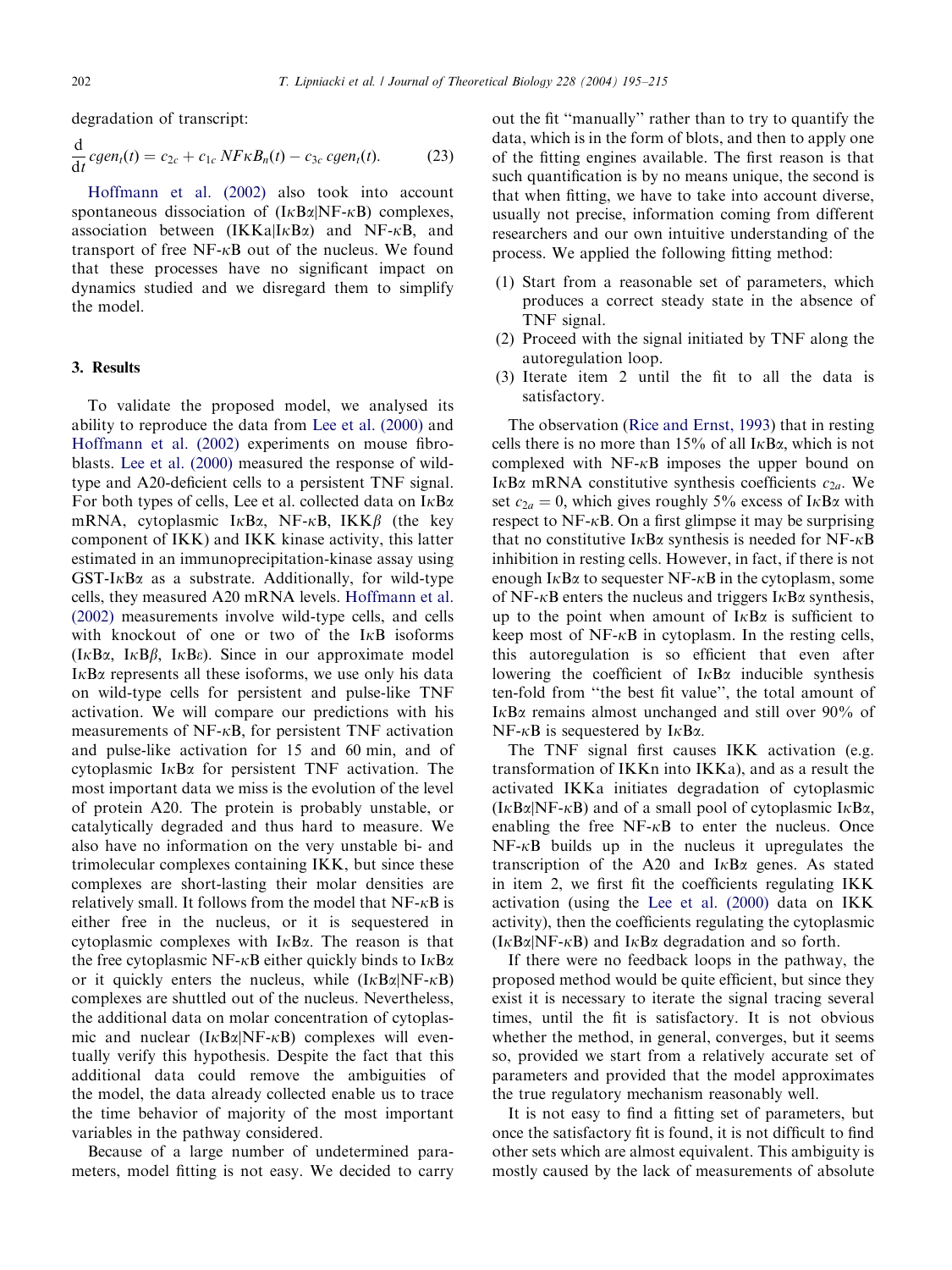<span id="page-8-0"></span>values of protein or mRNA concentrations. The data at our disposal only trace the time behavior expressed in arbitrary units. The action exerted by some components of the model onto the rest of the pathway is determined by their concentration multiplied by undetermined coupling coefficients. Hence, once we have a good fit, we may obtain another one, using a smaller coupling coefficient and a proportionately larger absolute level. For example, the average level of A20 protein is governed by a score of coefficients, and so having no independent data on these coefficients we can set the level high or low, and then tune parameter  $k<sub>2</sub>$  so as to adjust the action of A20 protein to a right level. There also exist single parameters, the value of which can be changed in a very broad range without a significant influence on the time behavior of any substrate or complex the data for which are at our disposal.

#### 3.1. The details of numerical solution

Since we observe both slow and fast dynamics in the model, and some variables (like  $IKKa|IkBa$ ) have very sharp kinks, a good solver is essential. Moreover, to carry out the parameter fitting one has to run the program many times. The fourth-order MATLAB solver was found to be an efficient tool. The time behavior of all 15 variables is presented in Figs. 3 and 4. All the plots correspond to the parameter values in [Tables 1–4](#page-17-0) in the Appendix. The simulation was

performed for wild-type cells, in which all genes were active. To reach the resting cell equilibrium state, we start the simulation 101 h prior to the signal being turned on. The last hour of this stage is shown.

At  $t = 1$  h the rectangular TNF signal is turned on for 6 h to the end of the simulation time, Fig. 3A. In the resting phase, there is only IKK in the neutral nonactive state IKKn. Under the TNF signal, IKKn is quickly transformed into the active state IKKa and then into the inactive state IKKi. The persistent TNF activation causes a pulse activation of IKK, followed by a relatively low tail, Fig. 3C. As we will see, even this ''tail'' activity is high enough to influence the rest of the pathway. The pulse of IKKa initiates the cascade. First, (Fig. 3E) the small pool of free cytoplasmic  $I \kappa B \alpha$ , and (Fig. 3F) cytoplasmic complexes  $(I \kappa B\alpha|N F - \kappa B)$  are degraded. The released  $NF-\kappa B$  leads out the small pool of free nuclear  $I \kappa B\alpha$  (Fig. 3G) and then builds up in the nucleus (Fig. 3H). Since there is much more entering NF- $\kappa$ B than nuclear I $\kappa$ B $\alpha$ , the evacuation of  $(I \kappa B\alpha|N F - \kappa B)$  complexes out of nucleus causes only the small delay in the  $NF-\kappa B$  nuclear build-up. The nuclear NF- $\kappa$ B upregulates mRNA expression of both I $\kappa$ B $\alpha$  and A20 (Figs. 3I and J). The peaks in I $\kappa$ B $\alpha$  and A20 transcript level, at 47 min from the beginning of TNF stimulation, are followed by peaks (at 53 and 82 min) in the corresponding free cytoplasmic protein concentrations (Figs. 3E and K). The newly synthesized  $I \kappa B\alpha$  enters the nucleus (Fig. 3G) and leads almost all



Fig. 3. Numerical solution corresponding to wild-type cells. Persistent TNF activation starts at 1 h. Concentrations (vertical axis) are given in  $\mu$ M, while time (horizontal axis) is in hours. See the text for description of time evolution of the corresponding variables.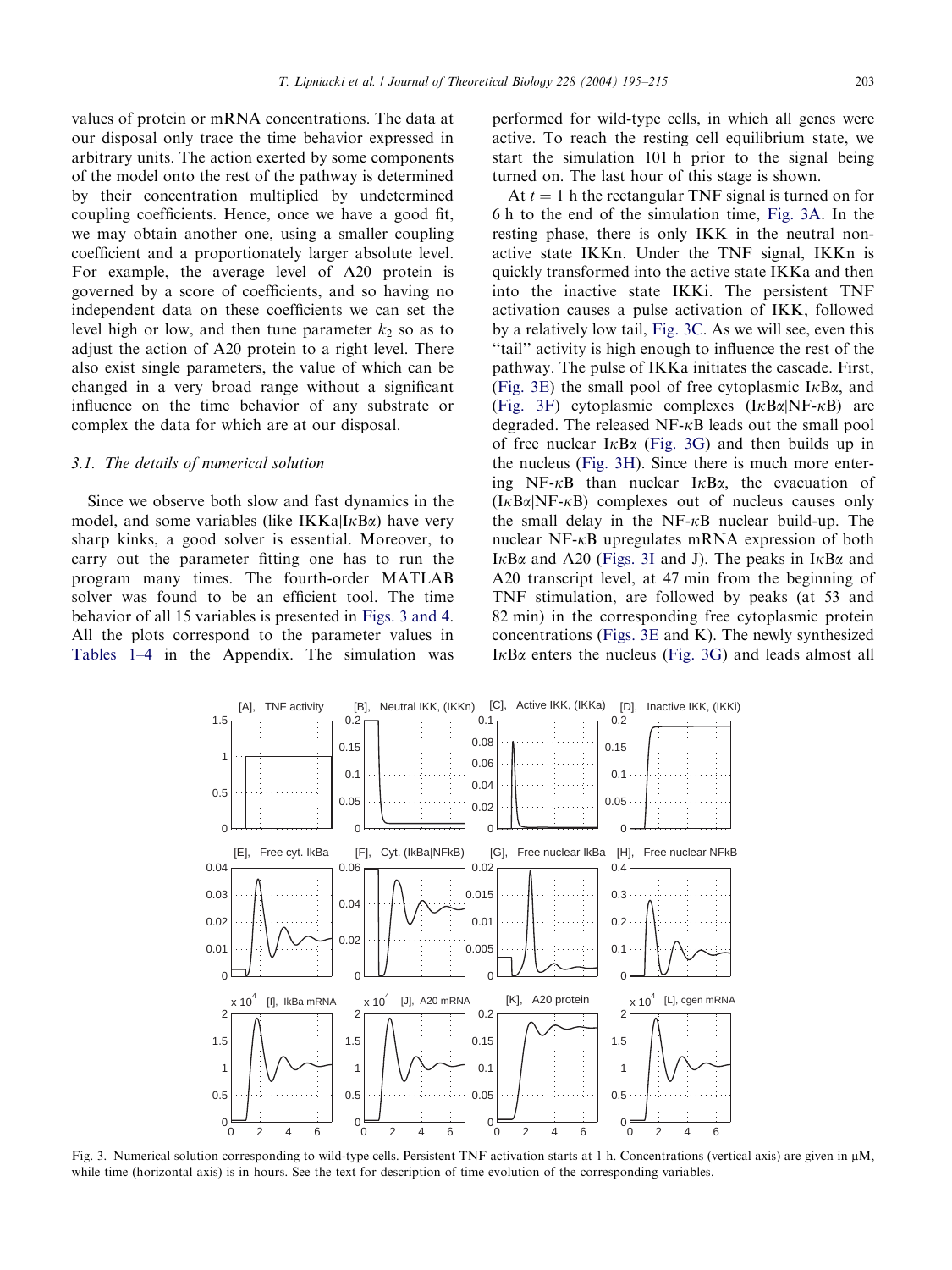

Fig. 4. Numerical solution corresponding to wild-type cells, continued from [Fig. 3.](#page-8-0) Persistent TNF activation starts at 1 h. See text for description of time evolution of the corresponding variables.

 $NF-\kappa B$  out of it ([Fig. 3H](#page-8-0)), while A20 triggers IKK inactivation. The IKK inactivation may also proceed independently of A20, but A20 makes this inactivation more efficient, which decreases the level of IKKa.

In Fig. 4, we show the dynamics of the four last variables the time behavior of which is quite different from those in [Fig. 3](#page-8-0). The corresponding concentrations are also in general lower. The concentrations of  $(IKKa|I\kappa B\alpha)$  (Fig. 4A) and  $(IKKa|I\kappa B\alpha|NF-\kappa B)$  (Fig. 4B) are small because the phosphorylation of  $I \kappa B \alpha$ proceeds very fast and these complexes are unstable. There is also little of the nuclear  $(I \kappa B \alpha | N F - \kappa B)$ (Fig. 4C), because these complexes are effectively transported out of nucleus, so their nuclear concentration is small when compared to the cytoplasmic concentration. In Fig. 4D, the free and phospho- $I \kappa B \alpha$ bound cytoplasmic  $NF-\kappa B$  is shown. In fact, the free  $NF-\kappa B$  almost immediately enters the nucleus, but according to our consideration (see Section 2.1) there is some pool of  $NF-\kappa B$ , which is bounded to already phosphorylated, but not yet ubiquitinated or fully degraded  $I \kappa B \alpha$ . This explains the narrow high peak in Fig. 4D. In Figs. 4E and F, we show the free and total cytoplasmic  $I \kappa B \alpha$ , the last being the sum of free and  $NF-\kappa B$  bounded  $I\kappa B\alpha$ . Since  $I\kappa B\alpha$  is stripped of  $NF-\kappa B$ before blotting, the total cytoplasmic  $I \kappa B \alpha$  is measured in Western blots expression analysis and thus must be used for fitting. In contrary to  $I \kappa B \alpha$  in [Lee et al. \(2000\)](#page-19-0) and Hoffmann et al.  $(2002)$  experiments, NF- $\kappa$ B is assayed by electrophoretic mobility shift assay (EMSA). In this method one measures the amount of DNAbound  $NF-\kappa B$ , which is expected to be proportional to the amount of free  $NF-\kappa B$ .

It is worthwhile to note that upon a persistent TNF stimulation, for this specific choice of parameter values, the system asymptotically stabilizes in its single steady state at which nuclear free  $NF-\kappa B$  concentration equals 0.084  $\mu$ M. This implies that 28% of all NF- $\kappa$ B remains free in the nucleus. This concentration of  $NF-\kappa B$  results in  $1.05 \times 10^{-4}$  µM asymptotic concentration of the mRNA of the control gene.

# 3.2. The fits

Typical experimental data at our disposal consist of measurements made in time points that are not uniformly distributed. The non-uniform distribution reflects the fact that during the first hour the oscillations are more rapid and more measurements are needed to accurately trace the dynamic. Therefore, to compare our solutions with experimental data, we rescale the time coordinate, i.e. we calculate the values of corresponding functions in the same time points as in the experiment, and then to guide the eye we connect the resulting discrete points by straight-like segments, thus obtaining a saw-like graph. As already stated, the data were obtained from studies of mouse fibroblasts by two independent experimental groups. Despite the fact that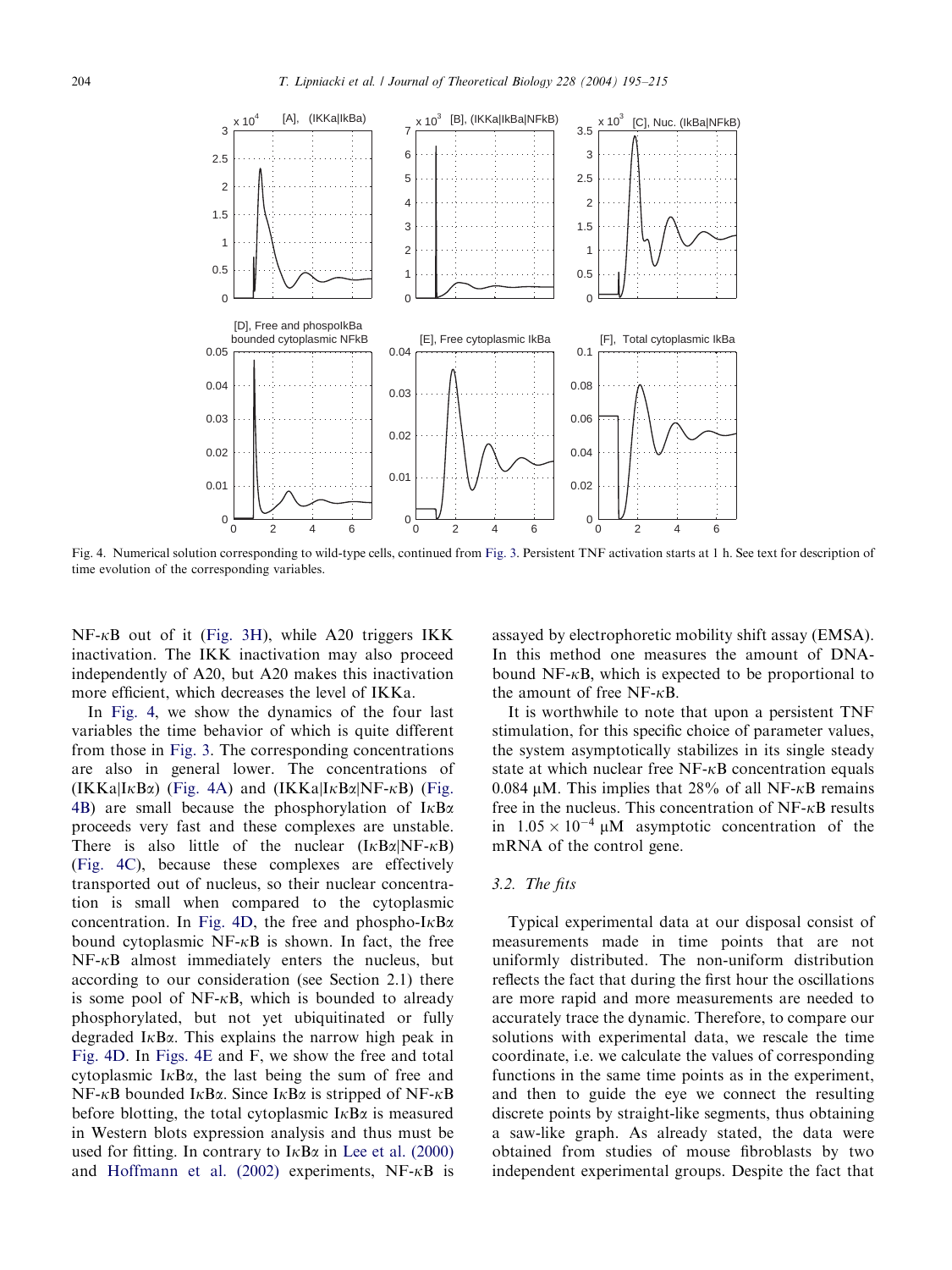

Fig. 5. Model predictions versus [Hoffmann et al. \(2002\)](#page-19-0) measurements on wild-type cells. The time coordinate is rescaled, and the values of corresponding functions are calculated based on fitted parameters, at the same time points as in the experiment. NF-kB was assayed by EMSA. Concentrations are given in  $\mu$ M. (A) NF- $\kappa$ B during persistent 6 h-long TNF stimulation. (B) Cytoplasmic I $\kappa$ B $\alpha$  protein from the same experiment. (C) NF- $\kappa$ B at and after 15 min-long TNF stimulation. (D) NF- $\kappa$ B at and after 60 min-long TNF stimulation.

there are some discrepancies in their results, we decided to fit the model to these two sets of data using the same set of parameters, see [Tables 1–3](#page-17-0) in Appendix.

First, let us focus on the [Hoffmann et al. \(2002\)](#page-19-0) experiments on wild-type cells. In Fig. 5A, we compare our prediction with data on  $NF-\kappa B$  [\(Hoffmann et al.,](#page-19-0) [2002,](#page-19-0) Fig. 2E), assayed by (EMSA), during persistent 6 h long TNF activation, while in [Fig. 6B](#page-11-0) we show our fit for the cytoplasmic  $I \kappa B\alpha$  protein from the same experiment. Both fits seem almost perfect during the first two hours. Subsequently, it seems that the oscillations predicted by our model have a slightly shorter period, and in the case of cytoplasmic  $I \kappa B \alpha$  also a smaller amplitude. In Figs. 5C and D we have data [\(Hoffmann](#page-19-0) [et al., 2002,](#page-19-0) Fig. 3) on nuclear NF- $\kappa$ B but with the TNF signal lasting for 15 and 60 min, respectively. The pulse of NF- $\kappa$ B lasts for about 1 h both for 15 and 60 min long TNF activation, which well agrees with our predictions. This somehow surprising effect is due to the pulse-like activation of IKK. Termination of this activation is in large part independent of the TNF signal.

Now, let us concentrate on the [Lee et al. \(2000\)](#page-19-0) data on both wild-type and  $A20^{-/-}$  cells. The  $A20^{-/-}$  cells are simulated by setting A20 mRNA synthesis coefficient to zero,  $c_1 = 0$ . In [Fig. 6A](#page-11-0) we depict data ([Lee](#page-19-0) [et al., 2000, Fig. 2D](#page-19-0)) on the A20 mRNA transcript, indicating that, in accordance with the model, A20 is a fast, highly inducible gene. In [Fig. 6B](#page-11-0) we show that the amount of IKK measured by immunoprecipitation by  $IKK\gamma$  antibody remains almost constant. This agrees with our predictions: Since we assume the same degradation constants for all three IKK forms, their summary concentration  $IKKn + IKKa + IKKi$  remains also constant, for both type of cells. In [Figs. 6C](#page-11-0) and D we depict data from [Lee et al. \(2000, Fig. 3E\)](#page-19-0) on IKK kinase activity for wild-type cells [\(Fig. 6C\)](#page-11-0) and  $A20^{-/-}$ cells (Fig.  $6D$ ) assessed using the GST-I $\kappa$ B $\alpha$  substrate. Since in our model the only active form of IKK is IKKa, we compare this pulse of activity with the profile of IKKa molar concentration. The fit seems perfect for wild-type cells, while for  $A20^{-/-}$  cells our model misses the 30 min minimum, which may suggest existence of some other unresolved regulatory mechanisms. However, the main difference between wild-type and  $A20^{-/-}$ cells, which is in the level of activation in the tail following the peak, is well predicted by the model. As we will see in [Fig. 7](#page-12-0) this difference in IKK activity is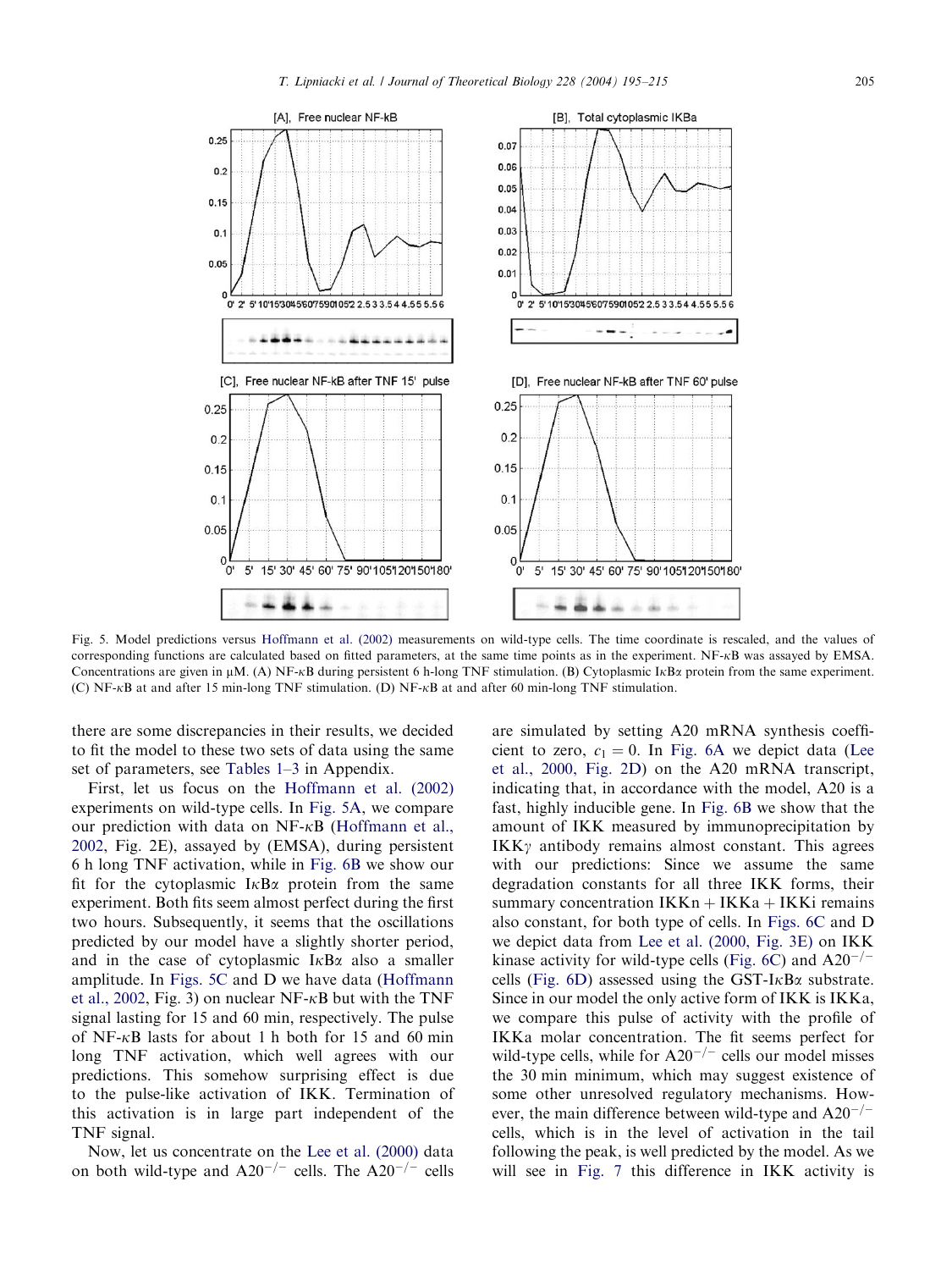<span id="page-11-0"></span>

Fig. 6. Model predictions versus measurements by [Lee et al. \(2000\)](#page-19-0) on wild-type cells and A20 deficient cells with persistent TNF stimulation. The time coordinate is rescaled, and the values of corresponding functions are calculated based on the fitted parameters, at the same time points as in the experiment. The concentrations are given in  $\mu$ M. (A) A20 mRNA for wild-type cells. (B) Model-predicted total IKK = IKKn + IKKa + IKKi versus experiment, wild type in upper panel, and  $A20-/-$  in lower panel. According to the model total IKK remains constant. (C and D) Model-predicted IKKa versus IKK kinase activity, respectively for wild-type and  $A20-/-$  cells.

amplified in the rest of the system response. In [Figs. 7A](#page-12-0) and B we compare the profiles of  $I \kappa B \alpha$  protein for wildtype and  $A20^{-/-}$  cells. In both types of cells, the TNF signal causes an equally sharp decrease in the  $I \kappa B \alpha$  level, but in wild-type cells, the  $I \kappa B\alpha$  rebounds 60 min after the start of the TNF treatment. The fact that  $I \kappa B \alpha$  is not detectable in  $A20^{-/-}$  cells is caused by the prolonged IKK activity, which is sufficiently high to degrade much of the newly synthesized protein. This is in general agreement with our model, which predicts that  $I \kappa B \alpha$ in  $A20^{-/-}$  cells remains at a relatively low, possibly undetectable level. For wild-type cells, our model produces a second minimum after 2 h, which agrees with the measurements of Hoffmann et al. (2000), but not with those of [Lee et al. \(2000\)](#page-19-0) where after 2 h the  $I<sub>K</sub>B<sub>\alpha</sub>$  level is still high. However, such differences can be due to different cell culture used in both experiments. In [Fig. 7D](#page-12-0), we observe that the IKK in  $A20^{-/-}$  cells dysregulates  $NF-\kappa B$  activity; once  $NF-\kappa B$  accumulates in the nucleus it remains there throughout the TNF stimulation. In the wild-type cells,  $NF-\kappa B$  also accumulates in the nucleus 30 min after the start of TNF

treatment, but the newly synthesized  $I<sub>K</sub>B<sub>\alpha</sub>$  binds to it and leads it into cytoplasm, [Fig. 7C.](#page-12-0) For both types of cells the maximum concentration of  $NF-\kappa B$ , after 30 min; assayed by EMSA, appears to be comparable. This suggests that almost all the protein is then in the nucleus, which agrees with our predictions. The prolonged NF- $\kappa$ B activation in A20<sup>-/-</sup> cells leads to two-fold higher  $I_{\kappa}B_{\alpha}$  mRNA abundance at the end of TNF stimulation ([Fig. 7F](#page-12-0)) compared to that observed in wild-type cells ([Fig. 7E](#page-12-0)). Note that in our case, the high level of mRNA transcript coincides with the low protein level, which is much smaller in A20-deficient cells than in wild-type cells.

## 3.3. Analysis of the regulatory mechanisms in the system

The NF- $\kappa$ B regulatory system we proposed involves two activators, IKK and NF- $\kappa$ B, and two inhibitors, A20 and  $I<sub>K</sub>B<sub>\alpha</sub>$ . We now analyse how the system behaves at various inhibitor and activator levels.

In [Fig. 8,](#page-13-0) we show the dynamics of total cytoplasmic  $I \kappa B\alpha$ , free NF- $\kappa B$  and cgen mRNA level during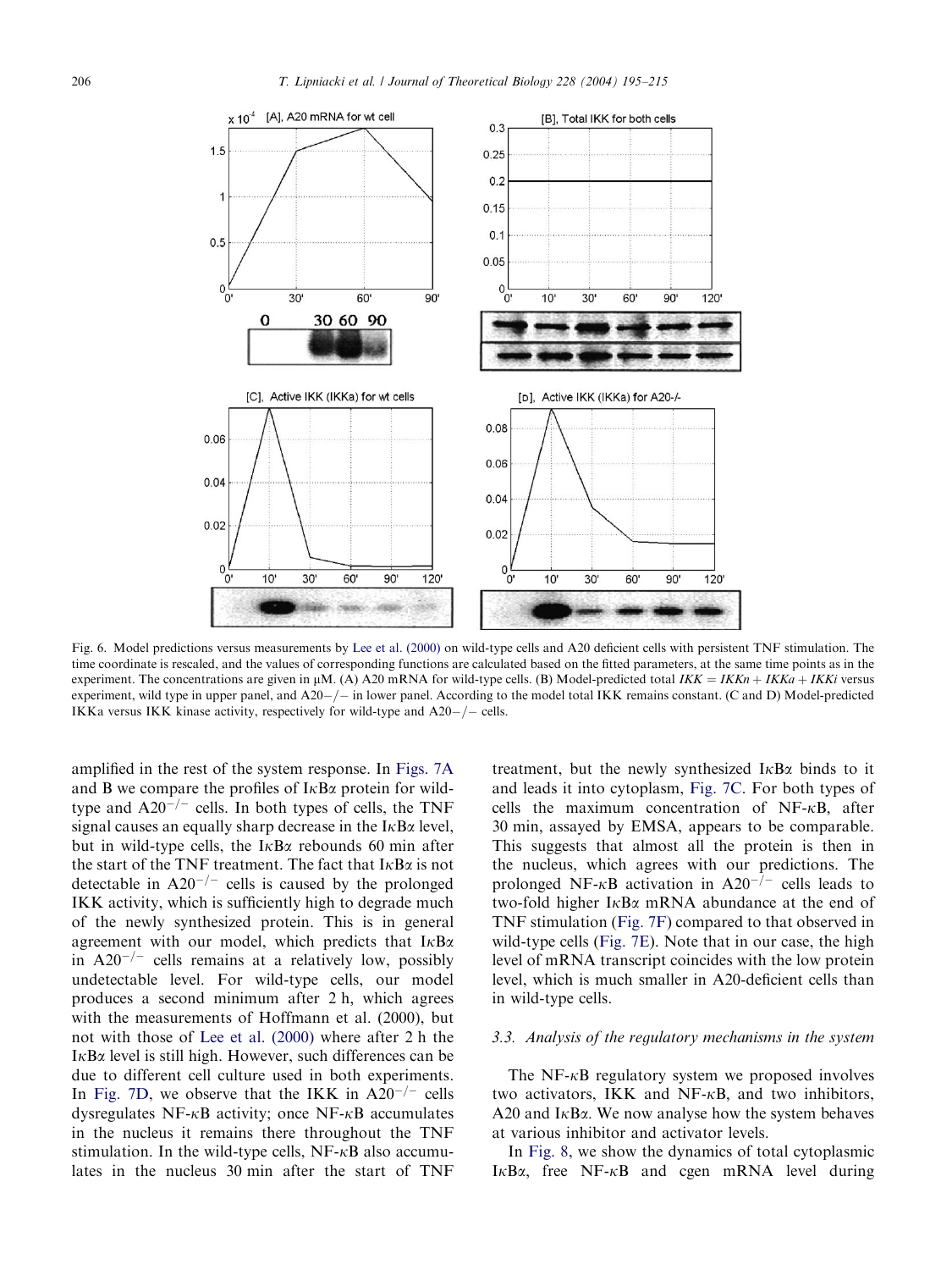<span id="page-12-0"></span>

Fig. 7. Model predictions versus [Lee et al. \(2000\)](#page-19-0) measurements, continued from [Fig. 6.](#page-11-0) (A and B) total cytoplasmic IkBa; respectively for wild-type cells and A20-/- cells. (C and D) NF-kB assayed by EMSA, respectively, for wild-type cells and A20-/- cells. (E and F) mRNA IkB $\alpha$  transcript, respectively, for wild-type cells and  $A20-/-$  cells. Note the inverse correspondence between transcript and protein levels, panels A and E, and B and F.

persistent TNF stimulation. First, calculated for the best fit parameters (reference case, see [Tables 1–4](#page-17-0) in the Appendix), then with A20 or  $I \kappa B\alpha$  mRNA transcription coefficients  $c_1$  or  $c_{1a}$  elevated three-fold with respect to the best fit value (the other coefficients are unchanged). The higher level of A20 mRNA transcript leads to a higher level of A20 protein (not shown). Since A20 inactivates IKK, higher level of A20 lowers the peak of IKKa and, even more importantly its tail (not shown). The effect of lower IKK activity is that it takes longer to degrade  $I \kappa B\alpha$ , and as a result the oscillation period is longer (compare Fig. 7E with B). The oscillations are much less damped, but still the system under an extended TNF activation reaches the steady state characterized by a lower level of free NF- $\kappa$ B (0.053 versus  $0.084 \mu M$  in reference case) and proportionately lower level of cgen mRNA concentration  $(6.7 \times 10^{-5})$ versus  $1.05 \times 10^{-4}$  µM). It is interesting to observe that although the asymptotic level of mRNA  $I \kappa B\alpha$  is now

substantially lower  $(6.7 \times 10^{-5})$ , versus  $1.05 \times 10^{-4}$   $\mu$ M in reference case), the asymptotic level of the total  $I \kappa B \alpha$ cytoplasmic protein is slightly higher (0.0555 versus  $0.051 \mu M$ ), which is due to a lower IKK activity. Again, we observe the inverse correspondence between  $I \kappa B \alpha$ message and protein. For even larger  $c_1$ , the stability of the steady state is lost and for  $3.5 \times 10^{-4} \geq c_1 \geq 2.5 \times$  $10^{-6}$ , the system under extended TNF activation reaches a periodic orbit. Only for unrealistically large  $c_1 \geq 3.5 \times$  $10^{-4}$  the oscillations are again damped and the system reaches a steady state.

After changing the I<sub>K</sub>B<sub> $\alpha$ </sub> mRNA coefficient  $c_{1a}$  to a level three times higher than the reference level [\(Figs. 8G–I\)](#page-13-0), the oscillations are less damped than in the reference case, but the system still converges to a steady state. A higher level of  $I \kappa B \alpha$  mRNA leads in this case to a higher  $I \kappa B\alpha$  protein level, and consequently to a lower asymptotic level of free NF-kB (asymptotic value  $0.049 \mu M$ ) and mRNA of A20 and of the cgen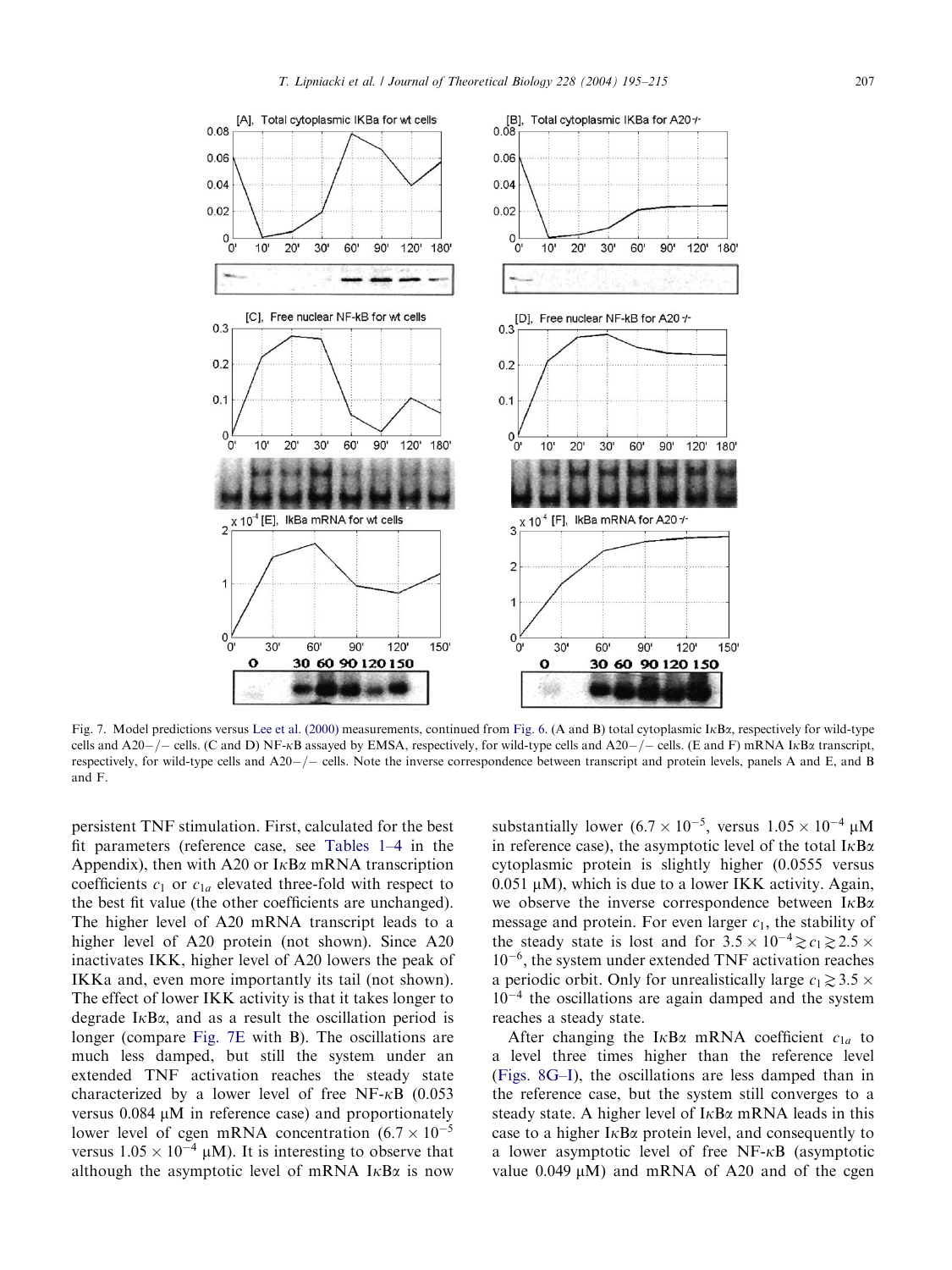<span id="page-13-0"></span>

Fig. 8. Dynamics of total cytoplasmic I<sub>KBa</sub>, free NF-<sub>KB</sub> and cgen mRNA level during persistent TNF stimulation (started at 1 h). In panels A–C, the fitted parameters were used. In panels D–F, A20 mRNA transcription coefficient  $c_1$  was elevated three-fold with respect to the best fit value. In panels G–I, IKB $\alpha$  mRNA transcription coefficient  $c_{1a}$  was elevated three-fold with respect to the best fit value. The concentrations are given in  $\mu$ M, time is in hours.

 $(6.2 \times 10^{-5} \text{ }\mu\text{M})$ . For even larger  $c_{1a}$ , the stability of the steady point is lost and for  $c_{1a}$  in the relatively narrow range  $8 \times 10^{-6} \ge c_{1a} \ge 5 \times 10^{-6}$ , the system has a stable periodic orbit. Let us note that a three-fold elevation of the mRNA synthesis coefficient of any two inhibitors causes a comparable decrease in the level of cgen: to  $6.7 \times 10^{-5}$  µM in the case when the production term of mRNA I<sub>K</sub>B<sub> $\alpha$ </sub> is elevated and to  $6.2 \times 10^{-5}$  µM when production of A20 is elevated.

In [Fig. 9,](#page-14-0) we analyse the system response caused by the change of IKK or  $NF-\kappa B$  levels, the reference case is shown in Figs. 8A–C. A three-fold increase in IKK production rate [\(Figs. 9A–C](#page-14-0)) causes strong damping of the oscillations and, as expected, an increase in average levels of free NF- $\kappa$ B (asymptotic value 0.127  $\mu$ M) and mRNA levels of  $I<sub>K</sub>B<sub>\alpha</sub>$ , A20 and cgen, the asymptotic value of which is now  $cgen_t = 1.59 \times 10^{-4} \mu M$ . Lowering the IKK production rate causes an effect similar to that of increasing the A20 transcription rate, and correspondingly, the effect caused by increasing IKK production rate resembles the effect caused by lowering the A20 transcription rate. These findings indicate a tight regulation between IKK and its inhibitor A20. Interestingly, the three-fold increase of transcription coefficients of  $I \kappa B\alpha$ , A20 or of the IKK production rate causes relatively smaller deviation (less than 50%) in the level of cgen, which indicates good regulatory properties of the considered module.

Since  $NF-\kappa B$  is the principal activator in the module, we consider both its three-fold increase ([Figs. 9–F\) and](#page-14-0) [threeold decrease \(Figs. 9G–I\)](#page-14-0). Since the total amount of  $NF-\kappa B$  is assumed to be constant it is adjusted by changing the initial condition, i.e. the value of the coefficient  $N_F$ . An increase in total NF- $\kappa$ B makes the oscillations less dampened but the system, under persistent activation, still converges to a stable state. The average level of free  $NF-\kappa B$  is higher (with asymptotic value  $0.161 \mu M$ ), which implies higher average levels of mRNA of  $I<sub>\kappa</sub>B<sub>\alpha</sub>$ , A20 and of the cgen, (the asymptotic value of which is  $2.02 \times 10^{-4}$  µM) but strong oscillations in their levels are present. A threefold increase of  $NF-\kappa B$  has a much stronger effect on the rest of the regulatory module than the same change of IKK or of the two inhibitors. Interestingly, an increase of  $NF-\kappa B$  triggers the oscillations, while the increase of the second activator IKK shuts them down. It is necessary to be very cautious in making such predictions since it is quite possible that in reality such large increase in  $NF-\kappa B$  nuclear level will cause a much smaller increase of mRNA transcription speed, which, even for the endogenous  $NF-\kappa B$  level, is close to the physiological maximum (see appendix). The  $NF-\kappa B$  decrease also has significant consequences. It smoothes out the oscillations and causes the asymptotic levels of mRNA of I<sub>K</sub>B<sub> $\alpha$ </sub>, A<sub>20</sub> and of the cgen (5.0  $\times$  10<sup>-5</sup> µM) to become almost twice lower than in the reference case.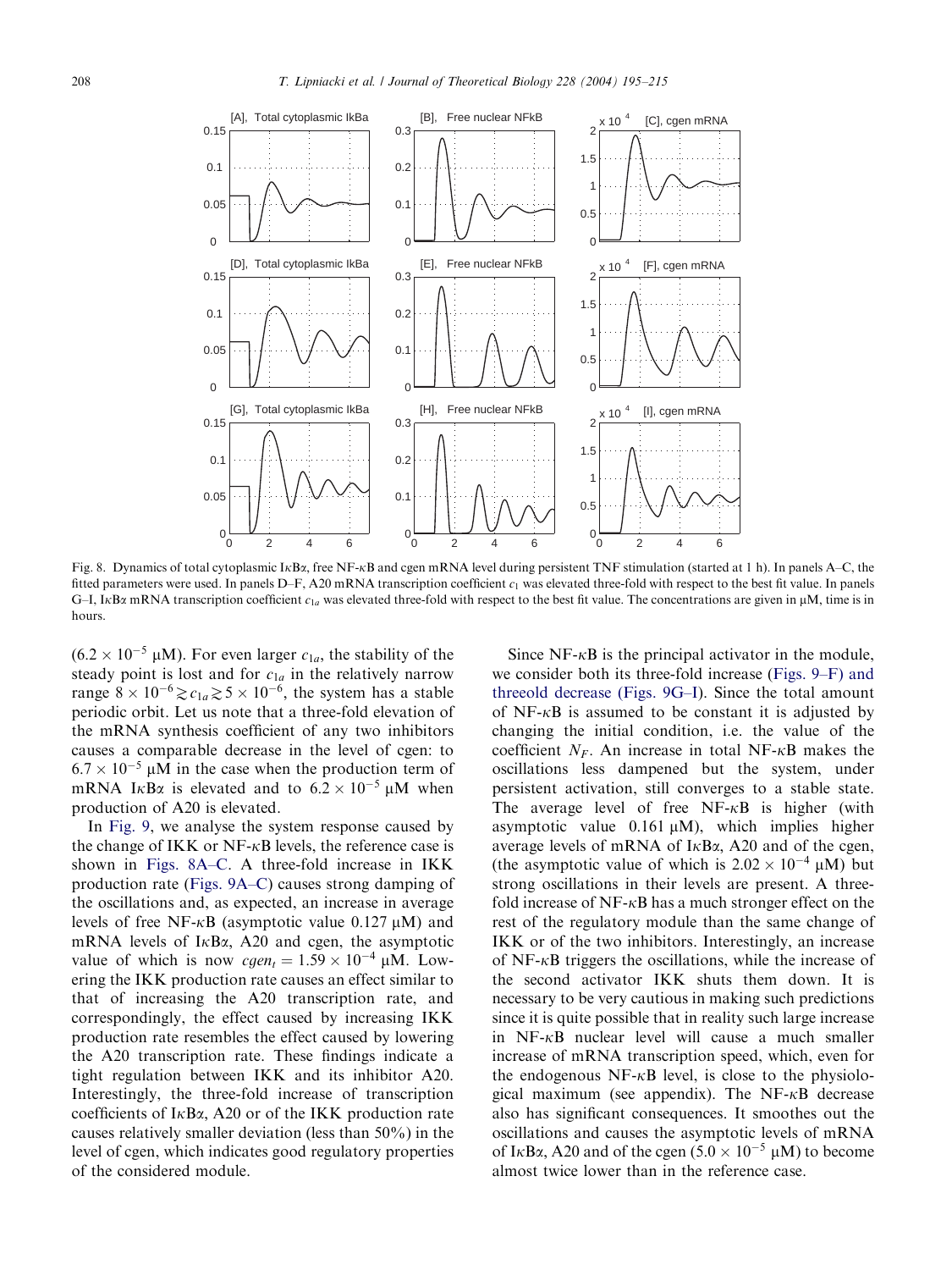<span id="page-14-0"></span>

Fig. 9. Dynamics of main variables during persistent TNF stimulation (started at 1 h). In panels A–C, the IKKn production rate  $k_{prod}$  was elevated three-fold with respect to the best fit value. In panels D–F, the total NF-kB amount was elevated three-fold with respect to the best fit value. In panels G–I, the total NF-kB amount was lowered three-fold with respect to the best fit value. All plots should be compared with [Fig. 8A](#page-13-0), in which the best fit parameters were used.

# 4. Model limitations

The proposed model involves a very restricted number of components: RNA transcripts, proteins and complexes, which were found to be the most important ones. Using this limited number of components we attempted to model the  $NF-\kappa B$  regulatory module, which in fact involves a much larger set of components, and whose true kinetics is much more complicated. There are two main reasons for the simplifications we made. First, we do not have enough data, second a more elaborate model would be possibly too difficult to analyse; at least the parameter fitting would be both very difficult and ambiguous. Let us point out the main simplifications and implicit assumptions of the model:

1. The two model components:  $NF-\kappa B$  or IKK are protein complexes themselves, and the complicated kinetics leading to their formation is neglected. The predominant form of  $NF- $\kappa$ B$  is a heterodimer composed of RelA ( $p65$ ) and NF- $\kappa$ B1 ( $p50$ ). While RelA is synthesized as a mature product, the second component is synthesized as a large precursor p105, containing an N-terminal Rel homology domain, and C-terminal ankyrin repeat domain, homologous with I $\kappa$ B proteins. Then, a C-terminal of p105 is cleaved out to produce p50. This proteolytic processing is possibly signal dependent (via phosphorylation on Cterminus; [MacKichan et al., 1996](#page-19-0)) and requires polyubiquitination. Moreover, the synthesis of p105 is  $NF-\kappa B$  dependent. Fortunately, the synthesis of RelA, the crucial NF- $\kappa$ B component, appears to be signal independent and constant. This is why we expect that the production of  $NF-\kappa B$  heterodimers is constant and may be balanced by degradation, and we assume that total amount of  $NF-\kappa B$  remains constant. Similarly, the unresolved kinetics leading to formation of IKK tetrameric complexes is approximated in our model by de novo synthesis with a constant production term.

2. The inhibitory proteins A20 and  $I \kappa B \alpha$  mimic a collective action of groups of inhibitors.  $I \kappa B \alpha$ represents a collective action of whole  $I<sub>K</sub>B$  family, but also for p105 and p100, whose C-terminus, homologous to  $I<sub>k</sub>B$ , may account for their inhibitory action. Similarly, although it was found recently [\(Heyninck et al., 2003](#page-19-0)) that the A20-binding inhibitors of  $NF-\kappa B$  activation (ABINs) may act independently of A20, and that overexpression of ABIN-1 or ABIN-2 mimics the NF- $\kappa$ B inhibiting effect of A20, our model accounts only for A20. Besides, the model only accounts for the A20 inhibitory action which is on the level of IKK deactivation, while the interaction of A20 with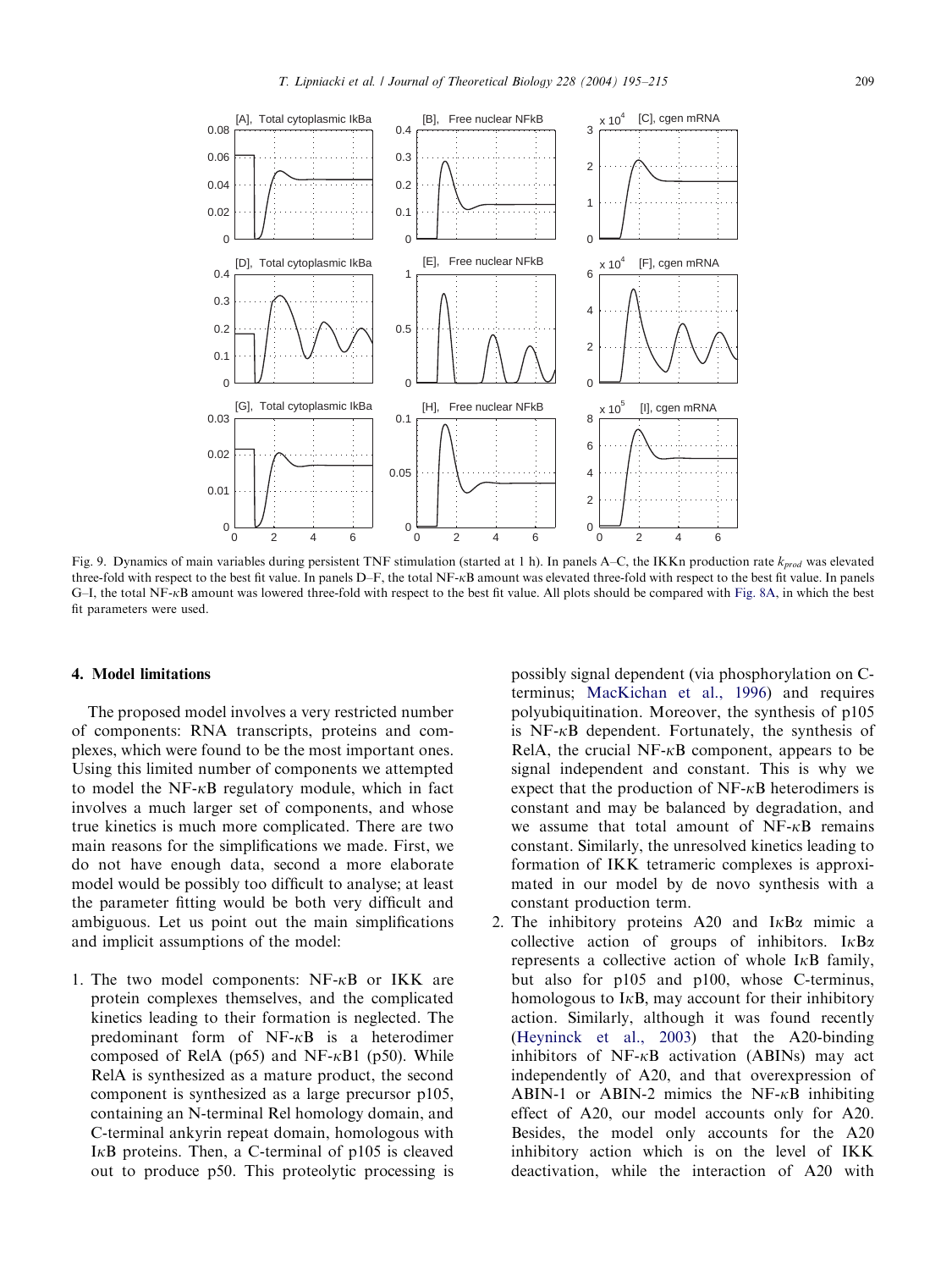TNF receptor-associating factors TRAF1 and TRAF2 [\(Song et al., 1996\)](#page-19-0) is not explicitly taken into account.

- 3. The implicit assumption we made in our modeling is that all other proteins, some known, some unknown, which we do not account for in the pathway, remain at their normal levels. There are several proteins, like Caspase-8, GSK-3, FADD, FLIP, MEKK3, T2K, involved in TNF-NF- $\kappa$ B signaling, the knockout of which leads to the embryonic lethality ([Wajant et al.,](#page-19-0) [2003](#page-19-0) and references therein). However, despite the fact that their existence is needed for the functioning of the considered autoregulatory module, we do not take them explicitly into account assuming that they are not involved in any feedback loops with  $NF-\kappa B$ , and restricting the model predictions to the case when they remain at their normal levels. Similarly, we do not take into account any possible feedback loop involving the NF- $\kappa$ B dependent genes other than A20 and  $I<sub>K</sub>B<sub>\alpha</sub>$ . Since NF- $<sub>K</sub>B$  regulates expression of</sub> hundreds of various genes, these additional feedback loops are likely to be discovered.
- 4. There is a large number of the so-called late genes, which are NF- $\kappa$ B regulated and which contain  $\kappa$ B sites in their promotory regions, but whose transcripts start to accumulate several hours after the  $NF-\kappa B$  entering the nucleus. Possibly the additional factors are needed to stimulate their transcription, but the problem is not resolved yet. Our model may not produce any predictions for the kinetics of these late genes.
- 5. A number of recent studies support the conjecture that RelA phosphorylation may be necessary for transcriptional competence of  $NF-\kappa B$  ([Ghosh and](#page-19-0) [Karin, 2002](#page-19-0), and references therein). In the model, we simply assume that the  $NF-\kappa B$  is in a state in which it is capable of regulating transcription. The two recent experiments of [Yamamoto et al. \(2003\)](#page-19-0) and [Anest](#page-19-0) [et al. \(2003\)](#page-19-0) indicated that  $IKK\alpha$  is a possible nuclear coactivator of the  $I\kappa B\alpha$  and IL-8 promoters. Both groups have found that  $IKK\alpha$  interacts with the CREB-binding protein and in conjunction with RelA it is requited to  $NF-\kappa B$  responsive promoters and mediates the cytokine-induced phosphorylation and subsequent acetylation of specific residues in histone H3, which is critical for  $NF-\kappa B$ -induced gene expression.

## 5. Discussion

The present paper is the second to analyse the complex  $NF-\kappa B$  regulatory module by means of a relatively simple mathematical model, which takes into account a limited number of proteins and their complexes. The first attempt was made by [Hoffmann](#page-19-0)

[et al. \(2002\)](#page-19-0) who concentrated on the interplay between I $\kappa$ B isoforms: I $\kappa$ B $\alpha$ , I $\kappa$ B $\beta$ , and I $\kappa$ B $\epsilon$ . In our work, we approximated the collective action of all  $I<sub>K</sub>B$  isoforms by the  $I \kappa B\alpha$ , which is the most active and abundant one, and the knockout of which, in contrast to the other two isoforms, is lethal [\(Gerondakis et al., 1999](#page-19-0), and references therein). After this simplification we concentrated on two new issues:

- (1) The two-compartment dynamics of  $I<sub>K</sub>B<sub>\alpha</sub>$ , NF- $<sub>K</sub>B$ </sub> and the  $(I_{K}B_{\alpha}|NF_{K}B)$  complexes. [Hoffmann et al.](#page-19-0) [\(2002\)](#page-19-0) have considered transport between nucleus and cytoplasm, but they assumed that the sum of cytoplasmic and nuclear concentrations of diffusing substrates remains constant, which can be only justified when the cytoplasmic and nuclear volumes are equal. In most cases, however, the cytoplasm is substantially larger than the nucleus.
- (2) The main issue we focused on was the kinetics of the activator IKK and its inhibitory protein A20. The importance of its inhibitory potential was demonstrated by [Lee et al. \(2000\),](#page-19-0) who found that the knockout of A20 in mice dramatically alters the cells response to TNF stimulation due to persistent IKK activity, and causes  $A20^{-/-}$  deficient mice to die prematurely.

We have reconsidered also the resting cell steady state, by taking into account experimental constraint on the level of free  $I \kappa B \alpha$ ; according to [Rice and Ernst \(1993\)](#page-19-0) excess of  $I \kappa B\alpha$  is less than 15% relative to NF- $\kappa B$ .

The considerations on the two-compartment dynamics showed that the ratio of cytoplasmic to nuclear volume,  $k<sub>v</sub>$ , is an additional important parameter, which regulates the kinetics of the entire network. In all previous considerations we assumed  $k_v = 5$ , but obviously different cells may have considerably different values of  $k_v$ . In the case of fibroblasts, the ratio of nuclear to cytoplasmic volume depends also on the cell activity or the stage of the cell cycle. Mature cells usually have larger  $k_v$  than young, active cells, in which the nucleus occupies the larger part of the cell. This implies, not only the existence of different kinetics for different cell types, but also that the cellular response may depend on its stage in cell cycle. To see how the cell response depends on the value of  $k_v$ , let us fix all other parameters on the previous level, and simulate the model equations first for  $k_v = 2$  ([Figs. 10D–F\)](#page-16-0) then for  $k_v = 10$ [\(Figs. 10G–I](#page-16-0)). Keeping all other parameters on the same level implies that we are changing  $k_v$  by change of the nuclear rather than cytoplasmic volume, since perturbation of cytoplasmic volume influences several other parameters. For  $k_v = 2$ , we observe much stronger oscillation damping than in the reference case. The whole kinetics resembles the one presented in [Figs. 9G–I,](#page-14-0) where the total amount of  $NF-\kappa B$  was three-fold lowered compared to the reference case. This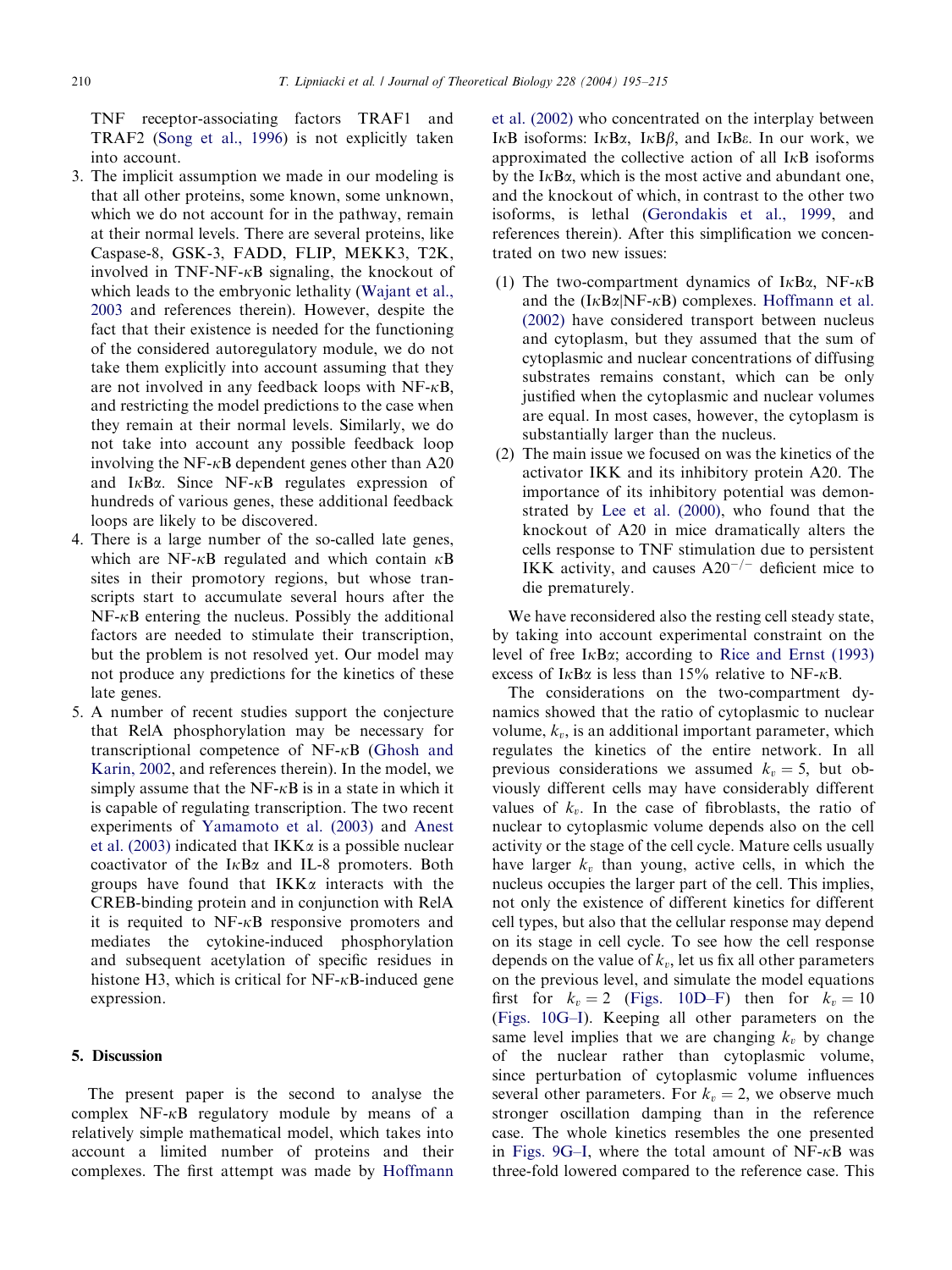<span id="page-16-0"></span>

Fig. 10. Dynamics of main variables during persistent TNF stimulation (started at 1 h). In panels A–C, the ratio of cytoplasmic to nuclear volume is  $k_v = 5$ , as in rest of the paper. In panels D–F, the ratio of cytoplasmic to nuclear volume has been lowered to  $k_v = 2$ . In panels G–I, the ratio of cytoplasmic to nuclear volume has been elevated to  $k_v = 10$ .

is due to the fact that a relatively larger nucleus implies a smaller NF- $\kappa$ B concentration, which, as already found, implies smaller oscillations and lower asymptotic levels of  $NF-\kappa B$  dependent genes. Conversely, a smaller nucleus implies that  $NF-\kappa B$  nuclear concentration is higher, which causes larger oscillations, and higher levels of  $NF-\kappa B$  dependent transcripts and proteins, Figs. 10G–I. The kinetics  $k_v = 10$  resembles that in [Figs. 9D–F](#page-14-0) where a three-fold higher level of total  $NF-\kappa B$  was assumed. The above analysis shows that a change of nuclear volume, with other parameters unchanged, considerably alters kinetics of the NF- $\kappa$ B module. The change of the cytoplasmic volume also substantially alters cell response since it influences both  $k<sub>v</sub>$  and all V-dependent coefficients of transcription and transport. However, since it seems reasonable that alternation of nuclear or cytoplasmic volumes results in some adaptation of other parameters, a more detailed analysis is needed to account for the possible effects caused by that alternation.

Inclusion of A20 revealed the second important feedback loop in the  $NF-\kappa B$  regulatory network. Like I $\kappa$ B $\alpha$ , the A20 is a NF- $\kappa$ B inducible protein, which acts as a NF- $\kappa$ B inhibitor. The knockout of either of these two genes leads to prolonged  $NF-\kappa B$  activity, which, once enters the nucleus is not effectively shuttled out of it ([Lee et al., 2000, Fig. 3A](#page-19-0), [Hoffmann et al., 2002](#page-19-0), Figs. 2A and 4C). However, the inhibitory actions of these two proteins are different. The newly synthesized I $\kappa$ B $\alpha$  inhibits NF- $\kappa$ B in a direct way, entering the nucleus and shuttling  $NF-\kappa B$  back into a sequestered state in the cytoplasm. The action of A20 is indirect: it promotes transformation of the active IKKa to IKKi, a form, which is no longer capable of phosphorylating I $\kappa$ B $\alpha$ . As a result of inactivating IKK, A20 rescues I $\kappa$ B $\alpha$ , allows that it accumulates in cytoplasm, and thus enables its inhibitory action. In A20-deficient cells,  $I \kappa B\alpha$  is continuously and almost completely degraded by IKK and cannot terminate the  $NF-\kappa B$  residence. This is why the knockout of any of these two genes leads to similar downstream consequences.

#### Acknowledgements

The MATLAB program written to perform the calculations will be available at the website: [http://](http://www.stat.rice.edu/~mathbio/NF-kappaBmodel) [www.stat.rice.edu/~mathbio/NF-kappaBmodel.](http://www.stat.rice.edu/~mathbio/NF-kappaBmodel) This work was supported by NHLBI contract N01-HV-28184, Proteomic technologies in airway inflammation (A. Kurosky, P.I.). One of the authors, Tomasz Lipniacki, was supported, in part, by KBN Grant No. 8T07A 045 20.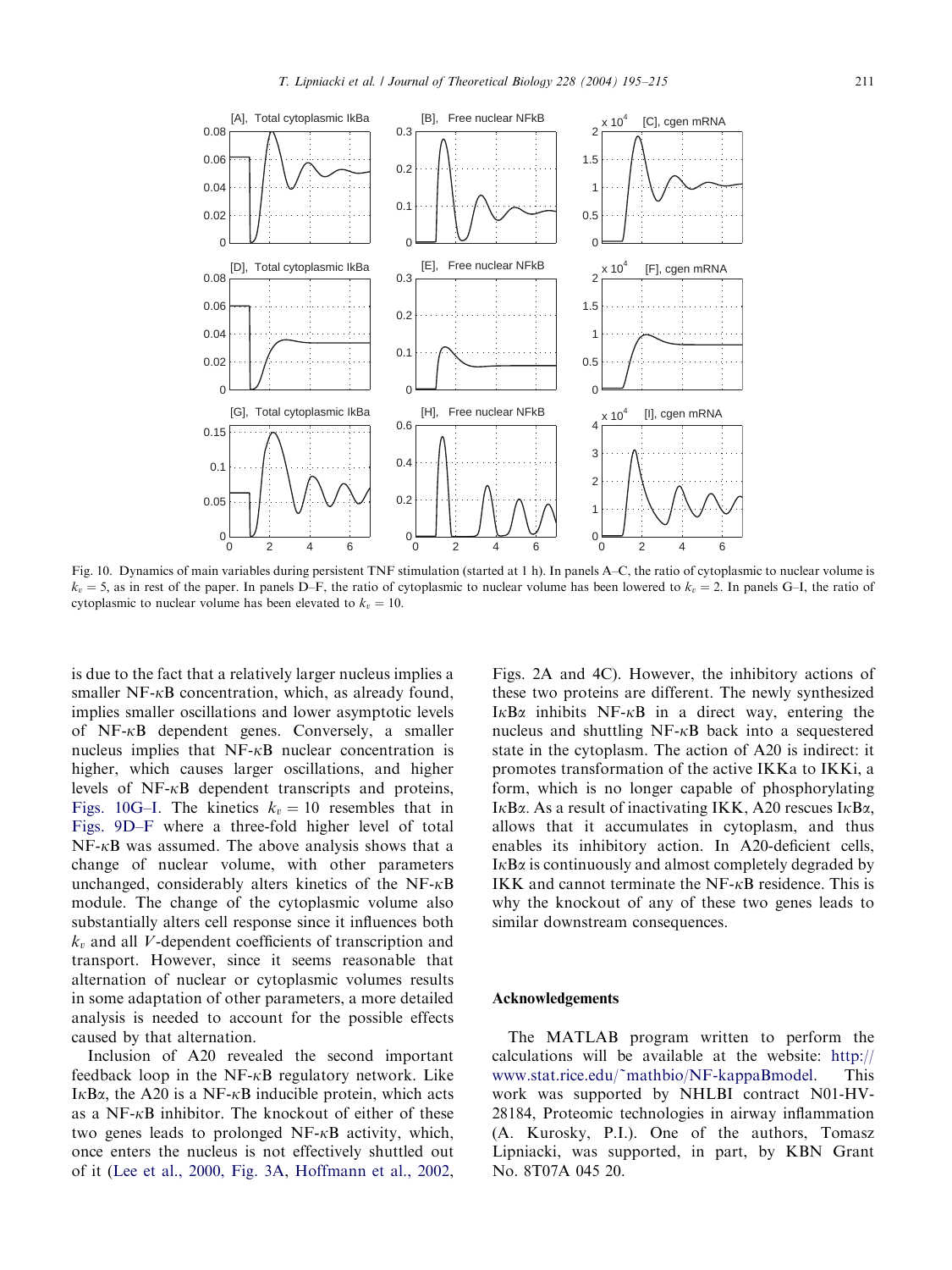## <span id="page-17-0"></span>Appendix. Model parameters

The coefficient  $a_1$  (see Table 1) was adopted from [Hoffmann et al. \(2002\)](#page-19-0), who deduced it based on the works of [Carlotti et al. \(2000\)](#page-19-0) and [Malek et al. \(1998\)](#page-19-0). The coefficients  $a_2$  and  $t_1$  assumed here are much larger than those in [Hoffmann et al. \(2002\)](#page-19-0)  $(a_2 = 0.0225, a_3 = 0.185)$ , which were based on works of [Heilker et al. \(1999\)](#page-19-0) and [Zandi et al. \(1998\).](#page-20-0) In the above experiments, the authors measured the average catalytic activity of the whole IKK, while in our model we consider the three states of IKK. Only one of them is active, so that one may expect that its activity, which is regulated by coefficients  $a_2$  and  $t_1$ , is significantly higher. The measurements in [Lee et al. \(2000, Fig. 3E\)](#page-19-0) show a narrow, very tall peak in IKK activity, followed by a lower tail. In wild-type cells it appears that the IKK activity decreases much more than 10 times, while in A20-deficient cells it decreases about five times. However, it remains on the level high enough to degrade much of the I $\kappa$ B $\alpha$  and, as a consequence, most of NF- $\kappa$ B remains in the nucleus. In our model, the activity of all IKK is proportionate to the amount of IKKa, the active form, hence we may deduce that one-tenth of the maximal concentration leads to saturation in  $NF-\kappa B$ , which implies a very high activity of the active part of IKK. If we adopted the same parameter values for IKKa as Hoffmann did for total IKK, we would need unrealistically high total IKK concentrations. The works of [Heilker et al. \(1999\)](#page-19-0) and [Zandi et al. \(1998\)](#page-20-0) prove that the catalysis of IKK complexes proceeds very fast. Based on these works, [Hoffmann et al. \(2002\)](#page-19-0) assumed  $t_1 = 0.037$  and  $t_2 = 0.185$ . One can expect again that, for the active portion of IKK, these coefficients are higher. We assume for calculations  $t_1 = t_2 = 0.1$ , after checking that any larger value will give almost the same results. Making coefficients  $t_1$  and  $t_2$  even larger does not make the I $\kappa$ B $\alpha$  degradation proceed faster, because for large  $t_1$  and  $t_2$  coefficients the efficiency of the process is limited by the formation of complexes, not by their catalysis.

The average volume of a fibroblast cell is  $V + U =$  $2000 \text{ }\mu\text{m}^3 = 2 \times 10^{-12} \text{ J}$  (Carlotti et al., 1999), and we adopt this value for further estimations. We will also assume that the ratio of cytoplasmic and nuclear volumes is  $k_v = V/U = 5$ . Therefore, the cytoplasmic concentration of  $1 \mu M$  corresponds to  $N = 10^{-6}$  (mol/l)  $\times V \times Av \approx 10^{6}$  molecules, where

Table 1 Two- and three-component interactions between  $I\kappa B\alpha$ , NF- $\kappa B$  and IKKa

| Symbol                                             | Values                   | Units                                                                                        | Description                                                                                                                                                                                                                                   | Comments                                                                     |
|----------------------------------------------------|--------------------------|----------------------------------------------------------------------------------------------|-----------------------------------------------------------------------------------------------------------------------------------------------------------------------------------------------------------------------------------------------|------------------------------------------------------------------------------|
| $a_1$<br>a <sub>2</sub><br>$t_1$<br>$a_3$<br>$t_2$ | 0.5<br>0.2<br>0.1<br>U.I | $\mu M^{-1}$ s <sup>-1</sup><br>$\mu M^{-1} s^{-1}$<br>$\mu$ M <sup>-1</sup> s <sup>-1</sup> | $I_{\kappa}B_{\alpha}$ – NF $_{\kappa}B$ association<br>IKKa-I $\kappa$ B $\alpha$ association<br>$IKKa I\kappa B\alpha$ catalysis<br>IKKa- $(I \kappa B \alpha   NF - \kappa B)$ association<br>$(IKK I\kappa B\alpha NF\kappa B)$ catalysis | Hoffmann et al. (2002)<br>Assumption<br>Any large<br>Assumption<br>Any large |

Table 2 A20 and I<sub>K</sub>B<sub> $\alpha$ </sub> synthesis and degradation, IKK dynamics and total amount of free and complexed NF- $\kappa$ B

| Symbol         | Values             | Units                   | Description                                              | Comments                |
|----------------|--------------------|-------------------------|----------------------------------------------------------|-------------------------|
| $c_{1a}$       | $5 \times 10^{-7}$ | $s^{-1}$                | $I\kappaB\alpha$ -inducible mRNA synthesis               | Assumption              |
| $c_{2a}$       | 0.0                | $\mu$ M s <sup>-1</sup> | $IKB\alpha$ -constitutive mRNA synthesis                 | Assumption              |
| $c_{3a}$       | 0.0004             | $s^{-1}$                | $IKB\alpha$ mRNA degradation                             | Fitted, Blattner et al. |
| $c_{4a}$       | 0.5                | $s^{-1}$                | $IKB\alpha$ translation rate                             | Fitted                  |
| $c_{5a}$       | 0.0001             | $s^{-1}$                | Spontaneous, free $I \kappa B\alpha$ protein degradation | Pando and Verma (2000)  |
| $c_{6a}$       | 0.00002            | $s^{-1}$                | I $\kappa$ Bα degradation (complexed to NF- $\kappa$ B)  | Pando and Verma (2000)  |
| c <sub>1</sub> | $5 \times 10^{-7}$ | $s^{-1}$                | A20-inducible mRNA synthesis                             | Assumption              |
| c <sub>2</sub> | 0.0                | $\mu$ M s <sup>-1</sup> | A20-constitutive mRNA synthesis                          | Assumption              |
| $c_3$          | 0.0004             | $s^{-1}$                | A20 mRNA degradation                                     | Assumption              |
| c <sub>4</sub> | 0.5                | $s^{-1}$                | A <sub>20</sub> translation rate                         | Assumption              |
| c <sub>5</sub> | 0.0003             | $s^{-1}$                | A20 protein degradation                                  | Fitted                  |
| k <sub>1</sub> | 0.0025             | $s^{-1}$                | IKK activation rate caused by TNF                        | Fitted                  |
| k <sub>2</sub> | 0.1                | $s^{-1}$                | IKK inactivation rate caused by A20                      | Fitted                  |
| $k_3$          | 0.0015             | $s^{-1}$                | IKK spontaneous inactivation rate                        | Fitted                  |
| $k_{prod}$     | 0.000025           | $\mu$ M s <sup>-1</sup> | IKKn production rate                                     | Fitted                  |
| $k_{deq}$      | 0.000125           | $s^{-1}$                | IKKa, IKKn and IKKi degradation                          | Fitted                  |
| $N_F$          | 0.06 V             | $\mu$ M V               | Total amount of free and complexed $NF-\kappa B$         | Assumption, Carlotti    |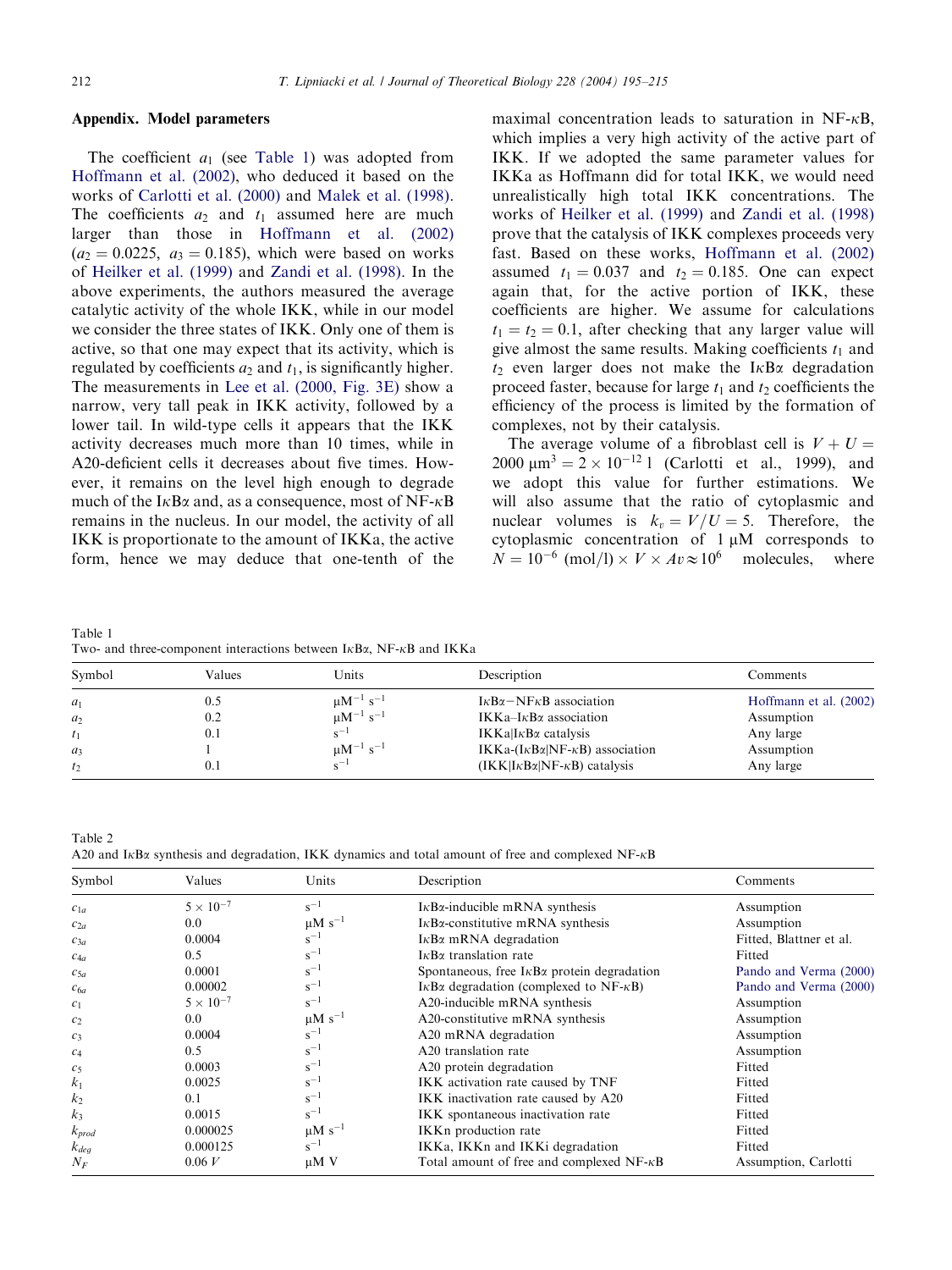$Av = 6.022 \times 10^{23}$  molecules/mol is the Avogadro number. Respectively, the same nuclear concentration corresponds to  $2 \times 10^5$  molecules. The total amount of  $NF-\kappa B$  is kept constant in the course of simulation, and it is set by assuming the initial concentration of cytoplasmic complexes  $(I_{K}B\alpha|NF_{K}B)$ . The assumed amount of total NF- $\kappa$ B (see [Table 2\)](#page-17-0) corresponds to the average cellular concentration  $cc = 0.06 \mu M$  V/  $(V + U) = 0.05 \mu M$ , which agrees with Carlotti et al. (1999) who, based on transfection experiments with EGFPRelA, estimated that the endogenous level of RelA expression is  $\sim 60,000$  molecules per cell, and then [Carlotti et al. \(2000\)](#page-19-0) concluded that overall cell concentration is  $0.05 \mu M$ . The efficiency of the transcriptional machinery gives the upper bound on the mRNA synthesis coefficients  $c_1$ ,  $c_2$  and  $c_{1a}$ ,  $c_{2a}$ . The typical transcription speed in animal cells is of the order of 40 nucleotides (nt) per second ([Levin, 2000, p. 129\)](#page-19-0). A single gene, however, can be read by a number of RNA polymerases simultaneously (see e.g. Levin, p. 128, Fig. 5.13). Assuming that the smallest possible spacing between subsequent RNA polymerases is of order 250 nt (the single polymerase covers about 20–30 nt of the DNA strand), one obtains the transcription initiation frequency  $v = 40/250 = 0.16/s$ . Therefore, we assume that maximum mRNA production rate is 0.16 mRNA/s or  $1.6 \times 10^{-7}$   $\mu$ M/s, when mRNA concentration is counted per cytoplasmic volume  $V$ . We assume also that this rate may be attained when all  $NF-\kappa B$  is present in the nucleus, which implies that its nuclear concentration is  $0.3 \mu M$ . As a result we obtain the  $I<sub>K</sub>B<sub>\alpha</sub>$  mRNA inducible synthesis coefficient as equal to  $c_{1a} = (1.6 \times 10^{-7} \text{ }\mu\text{M/s})/0.3 \text{ }\mu\text{M} \approx 5 \times 10^{-7} \text{/s}.$  We assumed  $c_{2a} = 0$ , but any  $c_{2a} \le 1.5 \times 10^{-9}$  would be reasonable;  $c_{2a} = 1.5 \times 10^{-9}$  implies that in the resting cells about 15% of total I $\kappa$ B $\alpha$  is free, which is the upper

bound according to [Rice and Ernst \(1993\).](#page-19-0) The  $I \kappa B \alpha$ translation coefficient  $c_{4a} = 0.5/s$  results from the assumed mRNA synthesis coefficient  $c_{1a}$ , since the effective protein production rate is proportional to the product of these two coefficients. The value of  $c_{4a}$  is well justified ([Levin, 2000, pp. 125–126](#page-19-0)); it corresponds to a translation speed of 15 aminoacids (a.a.) per second, in each of the 10 ribosomes simultaneously processing a single mRNA transcript of length of 900 nt, which leads to a 300 a.a. protein (mouse  $I \kappa B \alpha$  is 314 a.a. long, while human I $\kappa$ B $\alpha$  is 317 a.a. long). It results from our fitting, that both synthesis and translation of  $I \kappa B \alpha$  proceed at the highest possible speed. The coefficient of  $I \kappa B \alpha$ mRNA degradation  $c_{3a} = 0.0004$  (which corresponds to  $t_{1/2} \approx 30$  min) was fitted, but it is in accordance with [Blattner et al. \(2000\)](#page-19-0) measurements, who found that spontaneous half-life of  $I \kappa B\alpha$  mRNA is within the range from 15 to 30 min: As already said, we have significant freedom in choosing some parameters, and this is why we decided to assume that the mRNA synthesis, degradation and translation rates are equal for A20 and  $I<sub>K</sub>B<sub>\alpha</sub>$ . The protein degradation rate, however, was then found to be three times larger for A20 than for I $\kappa$ B $\alpha$ . This is caused by the fact that I $\kappa$ B $\alpha$  is degraded both spontaneously and catalytically. The large degradation rate of A20 suggests that it is also possibly degraded in some active way. The assumption that all forms of IKK, i.e. IKKn, IKKa and IKKi degrade with the same degradation rate implies that total amount of IKK remains on a constant level, which is supported by [Lee et al. \(2000, Fig. 3E\)](#page-19-0) measurements.

We have fitted the transport coefficients (Table 3) to the data from [Hoffmann et al. \(2002\)](#page-19-0) and [Lee et al.](#page-19-0) [\(2000\)](#page-19-0) experiments. However, one should remember, that these coefficients scale as  $1/V$ , or as  $S/V$ , if one assumes that transport through nuclear membrane is

<span id="page-18-0"></span>Table 3 Transport between compartments, and assumed  $k<sub>v</sub> = V/U$ , ratio of cytoplasmic and nuclear volumes

| Symbol                                          | Value                             | Units                                                | Description                                                                                                                                                        | Comments                                               |
|-------------------------------------------------|-----------------------------------|------------------------------------------------------|--------------------------------------------------------------------------------------------------------------------------------------------------------------------|--------------------------------------------------------|
| $k_v = V/U$<br>$e_{2a}$<br>$i_{1a}$<br>$e_{1a}$ | 0.0025<br>0.01<br>0.001<br>0.0005 | $_{\rm c}$ –<br>$_{\rm c}$ –<br>$S^{-1}$<br>$e^{-t}$ | Cytoplasmic to nuclear volume<br>$NF-\kappa B$ nuclear import<br>$(I_{K}B\alpha NF-KB)$ nuclear export<br>$IKB\alpha$ nuclear import<br>$IKB\alpha$ nuclear export | Assumption<br>Fitted<br>Fitted<br>Fitted<br>Assumption |

Table 4 Assumed cgen parameters

| Symbol                           | Value                                    | Units                            | Description                                                                                | Comments                               |
|----------------------------------|------------------------------------------|----------------------------------|--------------------------------------------------------------------------------------------|----------------------------------------|
| $c_{1c}$<br>$c_{2c}$<br>$c_{3c}$ | $5 \times 10^{-7}$<br>$_{0.0}$<br>0.0004 | $\mu$ M s <sup>-'</sup><br>$c -$ | cgen inducible mRNA synthesis<br>cgen constitutive mRNA synthesis<br>cgen mRNA degradation | Assumption<br>Assumption<br>Assumption |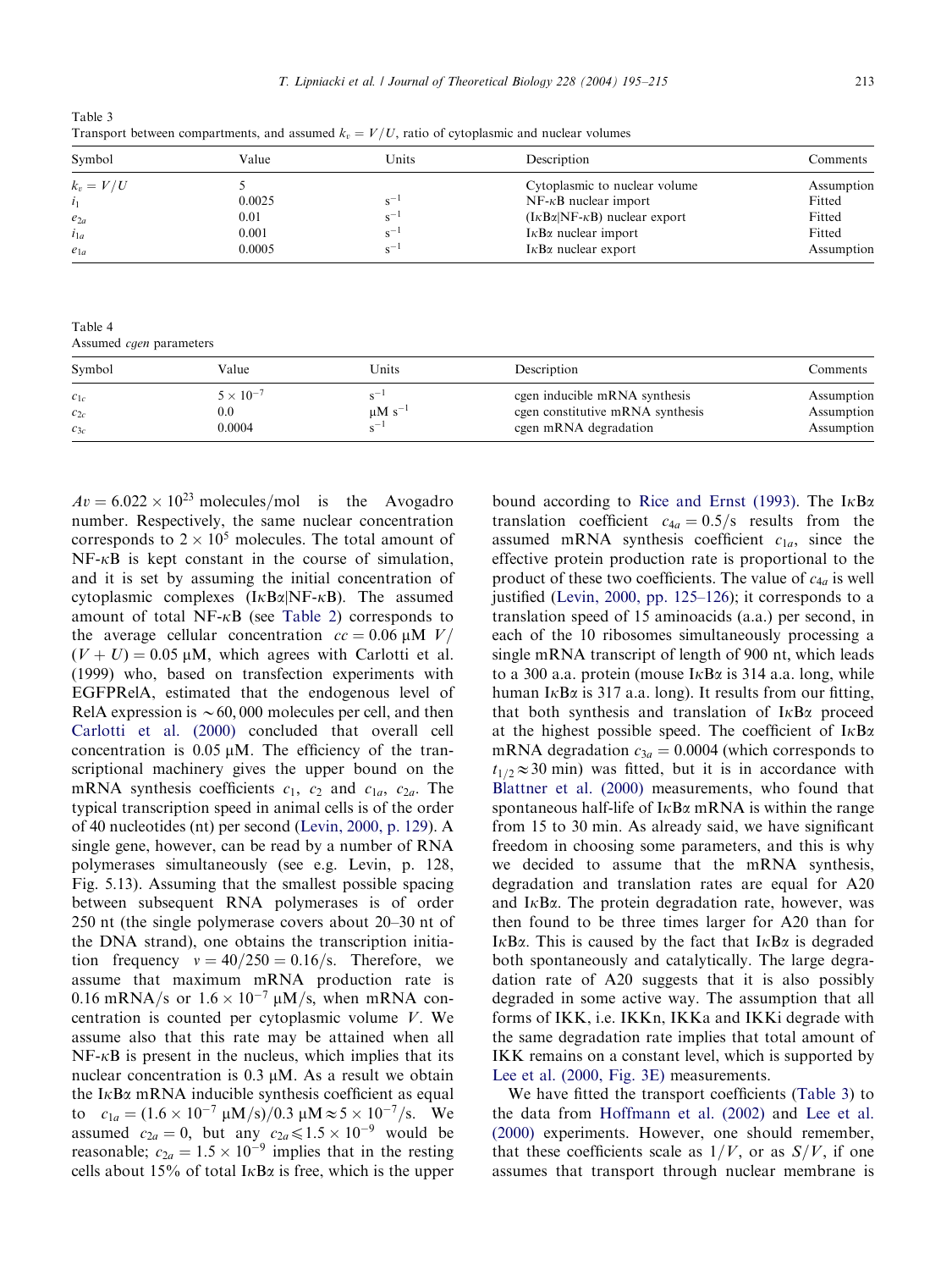<span id="page-19-0"></span>proportional to its surface S. Coefficient  $i_1$  of NF- $\kappa$ B nuclear import is much smaller than that used by Hoffmann et al. (2002), who used  $i_1 = 0.09$ , but here it accounts for the delay caused by  $I \kappa B \alpha$  ubiquitination and proteolytic degradation, see Section 2.1. The fitted value implies that the half-life time of phosphorylated I $\kappa$ B $\alpha$  is  $\sim$  5 min. The value of  $e_{1a}$  reflects the assumption that  $i_{1a}/e_{1a} \approx 2$ , which is supported by [Yang et al. \(2001,](#page-20-0) [Fig. 1\)](#page-20-0) experiments, see our Section 2.3. The assumed cgen parameters are given in [Table 4](#page-18-0).

#### References

- Anest, V., Hanson, J.L., Cogswell, P.C., Steinbrecher, K.A., Strahl, B.D., Baldwin, A.S., 2003. A nucleosomal function for I $\kappa$ B kinase- $\alpha$  in NF- $\kappa$ B-dependent gene expression. Nature 423, 659–663.
- Arvelo, M.B., Cooper, J.T., Longo, C., Soizic, D., Grey, S.T., Mahiou, J., Czismadia, E., Abu-Jawdeh, G., Ferran, C., 2002. A20 protects mice from D-galactosamine/lipopolysaccharide acute toxic lethal hepatitis. Hepatology 35, 535–543.
- Beyaert, R., Heyninck, K., Van Huffel, S., 2000. A20 and A20-binding proteins as cellular inhibitors of nuclear factor-kappa B-dependent gene expression and apoptosis. Biochem. Pharmacol. 60, 1143–1151.
- Blattner, C., Kannouche, P., Litfin, M., Bender, K., Rahmsdorf, H.J., Angulo, J.F., Herrlich, P., 2000. UV-induced stabilization of c-fos and other short-lived mRNAs. Mol. Cell. Biol. 20, 3616–3625.
- Caamano, J., Hunter, C.A., 2002. NF-kB family of transcription factors: central regulators of innate and adaptive immune functions. Clin. Microbiol. Rev. 15, 414–429.
- Carlotti, F., Dower, S.K., Qwarnstrom, E.E., 2000. Dynamic shuttling of nuclear factor kappa B between the nucleus and cytoplasm as a consequence of inhibitor dissociation. J. Biol. Chem. 275, 41028–41034.
- Carter, R.S., Geyer, B.C., Xie, M., Acevedo-Suarez, C.A., Ballard, D.W., 2001. Persistent activation of NF- $\kappa$ B by the tax transforming protein involves chronic phosphorylation of IkB kinase subunits  $IKK\beta$  and  $IKK\gamma$ . J. Biol. Chem. 276, 24445–24448.
- Chen, F.E., Huang, D., Chen, Y., Ghosh, G., 1998. Crystal structure of p50/p65 heterodimer of transcription factor NF- $\kappa$ B bound to DNA. Nature 391, 410–413.
- Delhase, M., Hayakawa, M., Chen, Y., Karin, M., 1999. Positive and negative regulation of I<sub>K</sub>B kinase activity through  $IKK\beta$  subunit phosphorylation. Science 284, 309–313.
- Gerondakis, S., Grossmann, M., Nakamura, Y., Pohl, T., Grumont, R., 1999. Genetic approaches in mice to understand Rel/NF- $\kappa$ B and IkB function: transgenics and knockouts. Oncogene 18, 6888–6895.
- Ghosh, S., Karin, M., 2002. Missing pieces in the NF-kB puzzle. Cell 109, S81–S96.
- Ghosh, S., May, M.J., Kopp, E.B., 1998. NF-kB and Rel Proteins: evolutionary conserved mediators of immune responses. Annu. Rev. Immunol. 16, 225–260.
- He, K.-L., Ting, A.T., 2002. A20 Inhibits tumor necrosis factor (TNF) alpha-induced apoptosis by disrupting recruitment of TRADD and RIP to the TNF receptor 1 complex in jurkat T cells. Mol. Cell. Biol. 22, 6034–6045.
- Heilker, R., Freuler, F., Vanek, M., Pulfer, R., Kobel, T., Peter, J., Zerwes, H.G., Hofstetter, H., Eder, J., 1999. The kinetics of association and phosphorylation of  $I \kappa B$  isoforms by  $I \kappa B$  kinase 2 correlate with their cellular regulation in human endothelial cells. Biochemistry 38, 6231–6238.
- Heyninck, K., Kreike, M.M., Beyaert, R., 2003. Structure–function analysis of the A20-binding inhibitor of  $NF- $\kappa$ B$  activation, ABIN-1. FEBS Lett. 536, 135–140.
- Hoffmann, A., Levchenko, A., Scott, M.L., Baltimore, D., 2002. The  $I \kappa B-NF-\kappa B$  signaling module: temporal control and selective gene activation. Science 298, 1241–1245.
- Karin, M., 1999. The beginning of the end:  $I \kappa B$  kinase (IKK) and NF- $\kappa$ B activation. J. Biol. Chem. 274, 27339-27342.
- Krikos, A., Laherty, C.D., Dixit, V.M., 1992. Transcriptional activation of the tumor necrosis factor alpha-inducible zinc finger protein, A20, is mediated by kappa B elements. J. Biol. Chem. 267, 17971–17976.
- Kunsch, C., Ruben, S.M., Rosen, C.A., 1992. Selection of optimal kappa B/Rel DNA-binding motifs: interaction of both subunits of NF-kappa B with DNA is required for transcriptional activation. Mol. Cell. Biol. 12, 4412–4421.
- Lee, E.G., Boone, D.L., Chai, S., Libby, S.L., Chien, M., Lodolce, J.P., Ma, A., 2000. Failure to regulate TNF-induced  $NF-\kappa B$ and cell death responses in A20-deficient mice. Science 289, 2350–2354.
- Levin, B., 2000. Genes, Vol. VII. Oxford University Press, Oxford.
- Li, T., Narhi, L.O., Wen, J., Philo, J.S., Sitney, K., Inoue, J., Yamamoto, T., Arakawa, T., 1998. Interactions between NF-kB and its inhibitor I $\kappa$ B: biophysical characterization of NF- $\kappa$ B I $\kappa$ B $\alpha$ complex. Journal of Protein Chemistry 17 (8), 757–763.
- MacKichan, M.L., Logeat, F., Israel, A., 1996. Phosphorylation of p105 PEST sequence via a redox-insensitive pathway upregulates processing of p50 NF- $\kappa$ B. J. Biol. Chem. 271, 6084–6091.
- Malek, S., Huxford, T., Ghosh, G., 1998. IkBa functions through direct contacts with the nuclear localization signals and the DNA binding sequences of NF- $\kappa$ B. J. Biol. Chem. 273, 25427–25435.
- Pando, M.P., Verma, I.M., 2000. Signal-dependent and -independent degradation of free and NF- $\kappa$ B-bound I $\kappa$ B $\alpha$ . J. Biol. Chem. 275, 21278–21286.
- Rice, N.R., Ernst, M.K., 1993. In vivo control of NF- $\kappa$ B activation by IkBa: EMBO 12, 4685–4695.
- Rodriguez, M.S., Thompson, J., Hay, R.T., Dargemont, C., 1999. Nuclear retention of  $I \kappa B\alpha$  protects it from signal-induced degradation and inhibits nuclear factor  $\kappa$ B transcriptional activation. J. Biol. Chem. 274, 9108–9115.
- Song, H.Y., Rothe, M., Goeddel, D.V., 1996. The tumor necrosis factor-inducible zinc finger protein A20 interacts with TRAF1/ TRAF2 and inhibits NF-kB activation. Proc. Natl Acad. Sci. USA 93, 6721–6725.
- Sun, S.-C., Ganchi, P.A., Ballard, D.W., Greene, W.C., 1993. NF-kB Controls expression of inhibitor  $I \kappa B \alpha$ : evidence for an inducible autoregulatory pathway. Science 259, 1912–1915.
- Tangethoff, S., Behlke, J., Scheidereit, C., 2003. Tetrameric oligomerization of I<sub>K</sub>B kinase  $\gamma$  (IKK $\gamma$ ) is obligatory for IKK complex activity and NF-kB activation. Mol. Cell. Biol. 23, 2029–2041.
- Tian, B., Brasier, A.R., 2003. Identification of a nuclear factor kappa B-dependent gene network. Recent Prog. Horm. Res. 58, 95–130.
- Tian, B., Zhang, Y., Luxon, B.A., Garofalo, P.G., Casola, A., Sinha, M., Brasier, A.R., 2002. Identification of NF-kB-dependent gene networks in respiratory syncytial virus-infected cells. J. Virol. 76, 6800–6814.
- Tyson, J.J., Chen, K.C., Novak, B., 2003. Sniffers, buzzers, toggles and blinkers: dynamics of regulatory and signaling pathway in the cell. Curr. Opin. Cell Biol. 15, 221–231.
- Wajant, H., Pfiizenmaier, K., Scheurich, P., 2003. Tumor necrosis factor signaling. Cell Death Differ. 10, 45–65.
- Yamamoto, Y., Verma, U.N., Prajapati, S., Kwak, Y., Gaynor, R.B., 2003. Histone H3 phosphorylation by  $IKK\alpha$  is critical for cytokineinduced gene expression. Nature 423, 655–659.
- Yamaoka, S., Courtois, G., Bessia, C., Whiteside, S.T., Weil, R., Agou, F., Kirk, H.E., Kay, R.J., Israel, A., 1998. Complementation .